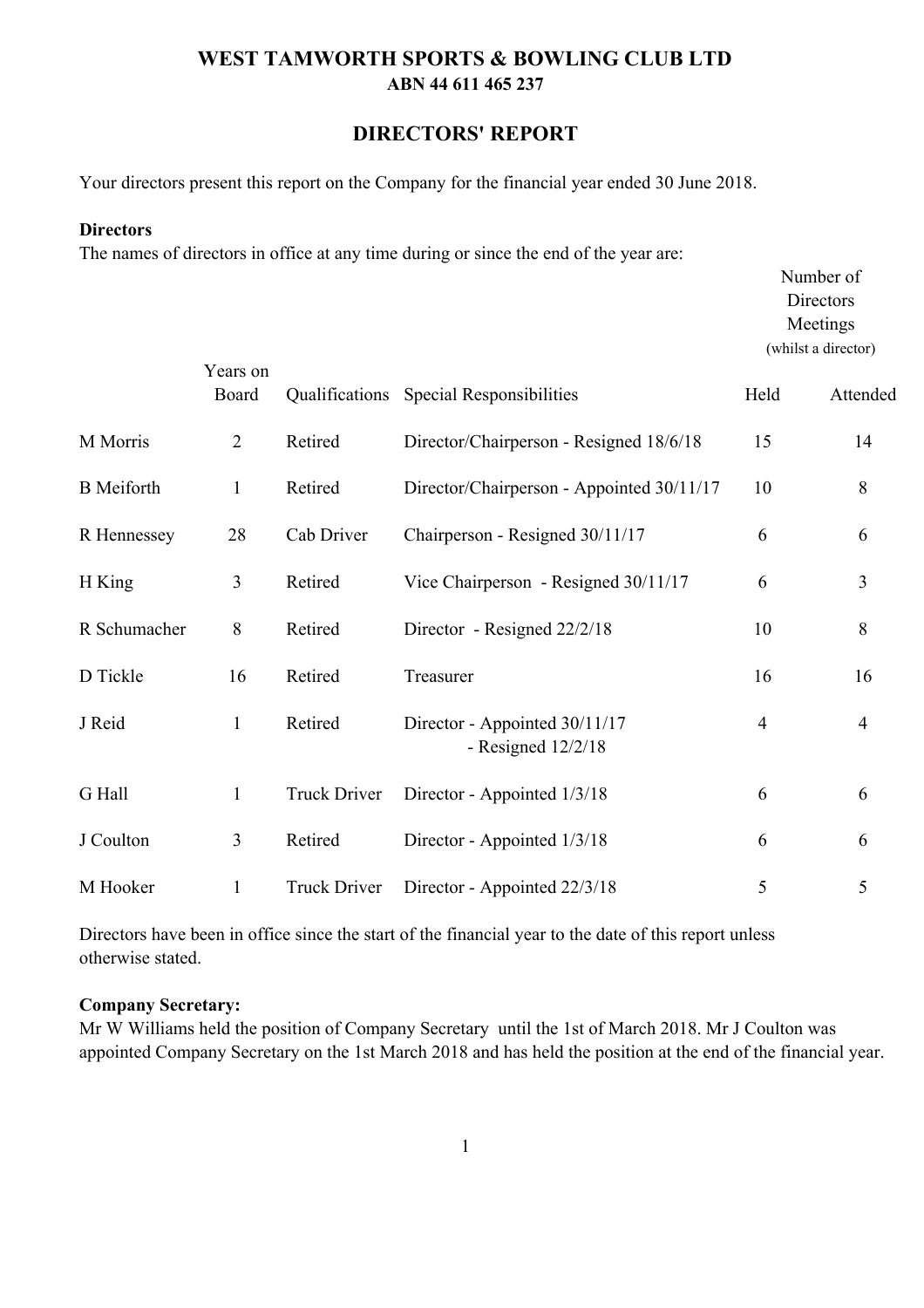# **ABN 44 611 465 237 WEST TAMWORTH SPORTS & BOWLING CLUB LTD**

# **DIRECTORS' REPORT (Cont)**

### **Principal Activities**

The principal activities of the company during the financial year were to provide facilities for the game of bowls and to provide facilities to members and their guests.

The entity's short-term objectives are to: - continue to maintain Clubhouse facilities and bowling greens for the enjoyment of members.

The long-term objectives are to:

- be sustainable by achieving profits from activities and maintaining and improving facilities.

To achieve these objectives, the entity has adopted the following strategies: - the entity strives to continue attracting members and their guests to support Club activities.

The entity is incorporated under the Corporations Act 2001 and is an entity limited by guarantee. If the entity is wound up, the constitution states that each member is required to contribute a maximum of \$2 each towards meeting any outstanding obligations of the entity. At 30 June 2018, the total amount that members of the company are liable to contribute if the company is wound up is \$748 (2017: \$1,164).

### **Auditor's Independence Declaration**

The lead auditor's independence declaration for the year ended 30 June 2018 has been received and can be found on page 3 of the financial report.

Signed in accordance with a resolution of the Board of Directors:

Chairperson

Metarth

Date:

5 September 2018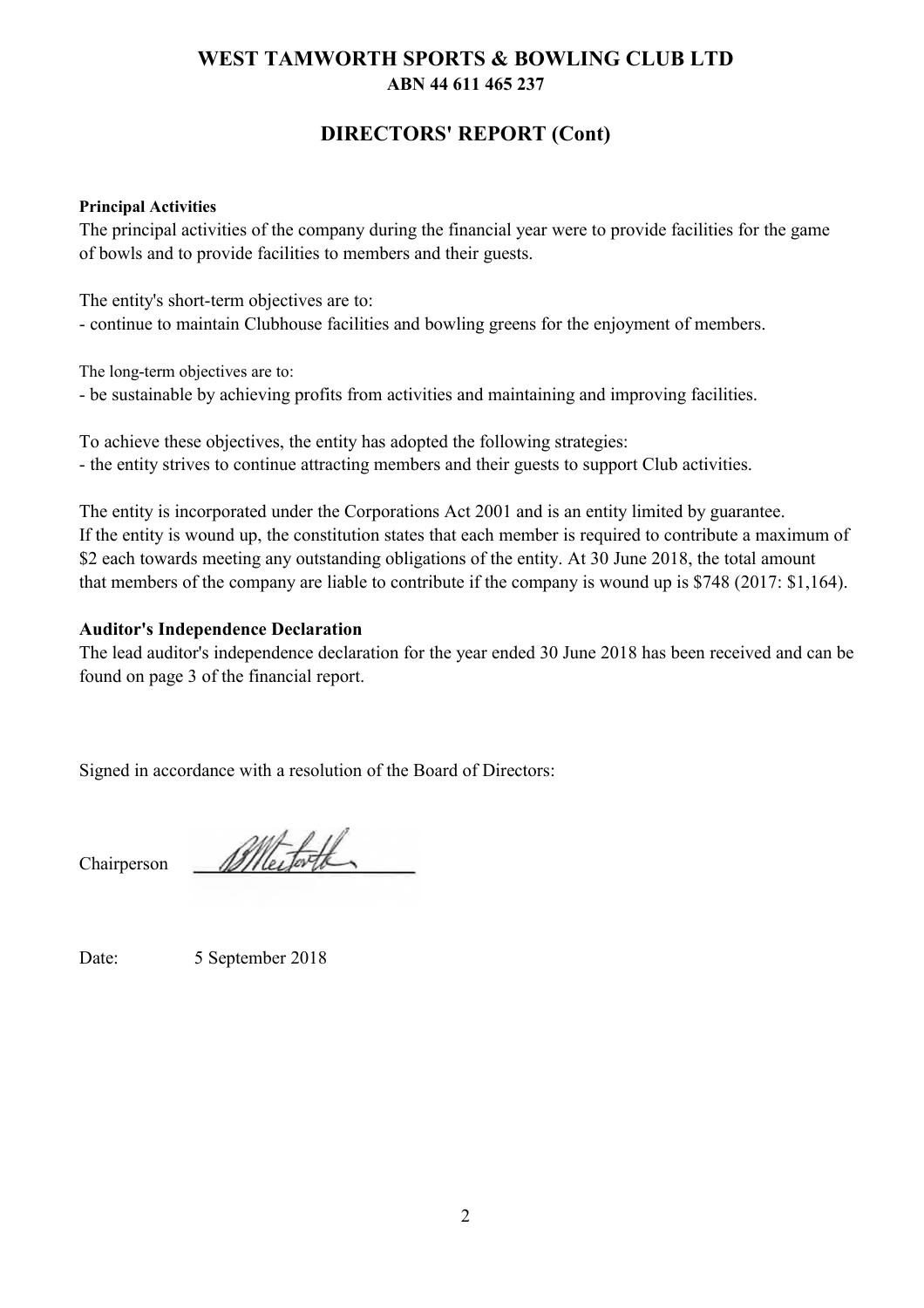### **ABN 44 611 465 237 WEST TAMWORTH SPORTS & BOWLING CLUB LTD**

## **WEST TAMWORTH SPORTS & BOWLING CLUB LTD AUDITORS' INDEPENDENCE DECLARATION UNDER S 307C OF THE CORPORATIONS ACT 2001 TO THE DIRECTORS OF**

I declare that, to the best of my knowledge and belief, during the year ended 30 June 2018 there have been:

- i) no contraventions of the auditor independence requirements as set out in the *Corporations Act 2001* in relation to the audit; and
- ii) no contraventions of any applicable code of professional conduct in relation to the audit.
- Name of Firm: Brosie Martin

Prai Brone

- Name of Partner: Brian Brosie Registration 1472
- Date: 5 September 2018
- Address: 131 Marius Street TAMWORTH NSW 2340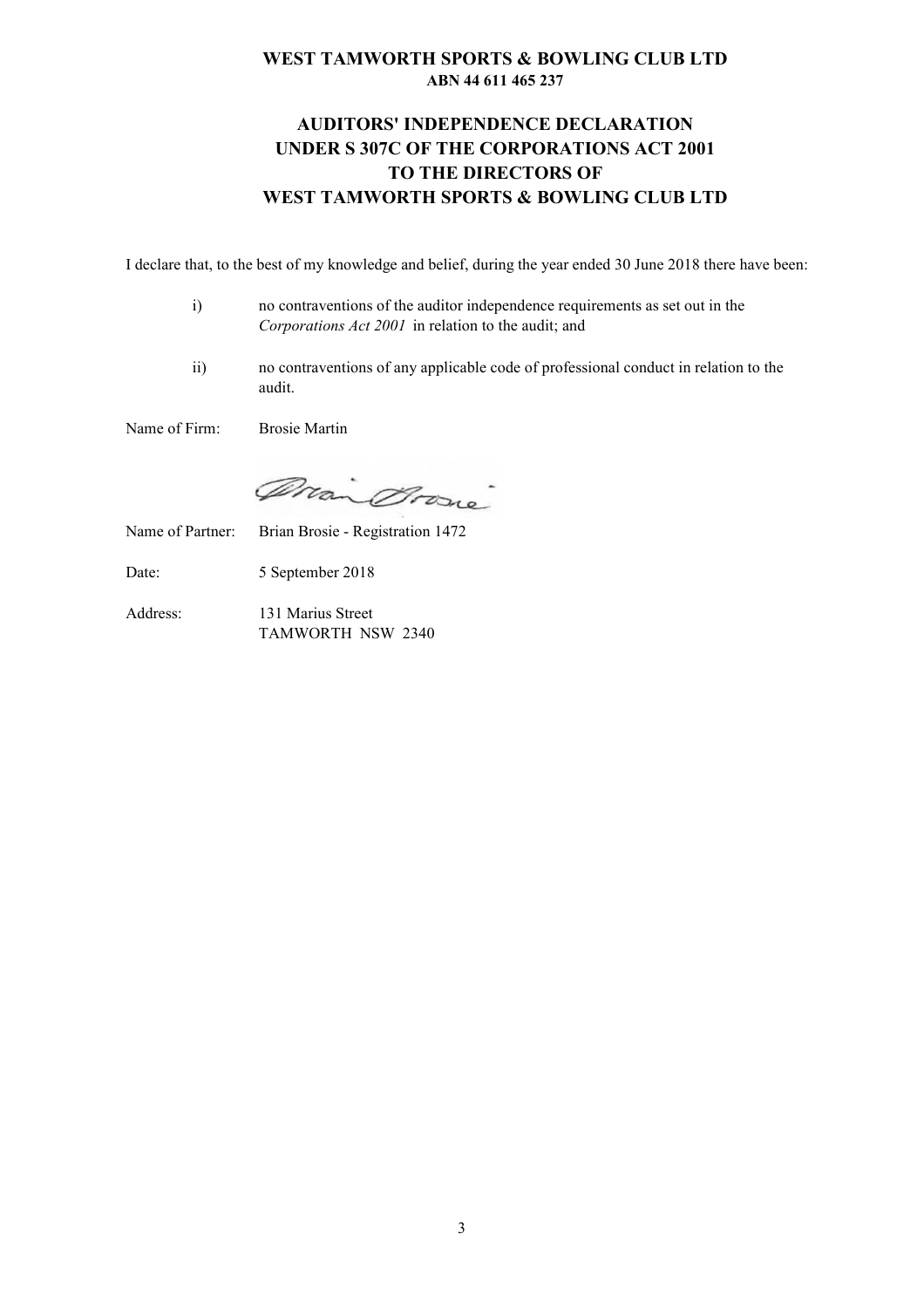# **STATEMENT OF PROFIT OR LOSS AND OTHER COMPREHENSIVE INCOME FOR THE YEAR ENDED 30 JUNE 2018**

|                                                                     | <b>Note</b>    | 2018       | 2017       |
|---------------------------------------------------------------------|----------------|------------|------------|
|                                                                     |                | \$         | \$         |
| Revenue                                                             | $\overline{2}$ | 821,852    | 771,782    |
| Cost of goods sold                                                  |                | (238,090)  | (215,959)  |
| Employee benefits expense                                           |                | (285, 114) | (273, 741) |
| Depreciation                                                        | 3              | (42,093)   | (44, 680)  |
| Other expenses                                                      |                | (239, 948) | (263, 828) |
| Profit/(Loss) before income tax                                     |                | 16,607     | (26, 426)  |
| Income tax expense                                                  |                |            |            |
| Profit/(Loss) for the year                                          |                | 16,607     | (26,426)   |
| Other comprehensive income for the year                             |                |            |            |
| Total comprehensive income for the year                             |                | 16,607     | (26,426)   |
| Total comprehensive income attributable<br>to members of the entity |                | 16,607     | (26, 426)  |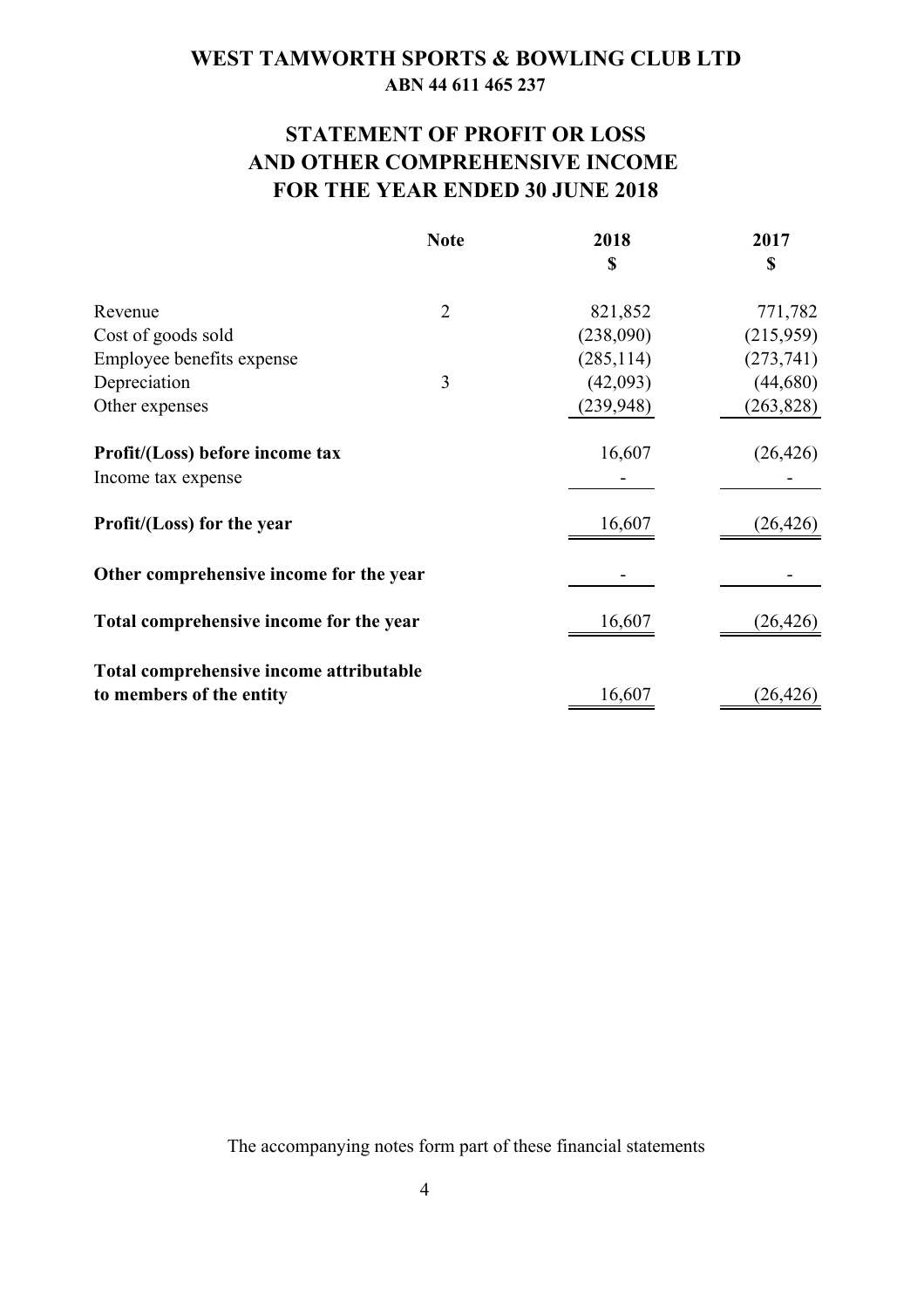# **STATEMENT OF FINANCIAL POSITION AS AT 30 JUNE 2018**

|                               | <b>Note</b>    | 2018              | 2017      |
|-------------------------------|----------------|-------------------|-----------|
|                               |                | \$                | \$        |
| <b>ASSETS</b>                 |                |                   |           |
| <b>CURRENT ASSETS</b>         |                |                   |           |
| Cash and cash equivalents     | 6              | 350,734           | 405,579   |
| Trade and other receivables   | $\overline{7}$ | 57,690            | 1,328     |
| Inventories                   | $\,$ $\,$      | 20,720            | 23,156    |
| Other assets                  | 9              | 28,753            | 19,256    |
| TOTAL CURRENT ASSETS          |                | 457,897           | 449,319   |
| <b>NON-CURRENT ASSETS</b>     |                |                   |           |
| Property, plant and equipment | 10             | 1,148,590         | 1,120,432 |
| TOTAL NON-CURRENT ASSETS      |                | 1,148,590         | 1,120,432 |
| <b>TOTAL ASSETS</b>           |                | 1,606,487         | 1,569,751 |
| <b>LIABILITIES</b>            |                |                   |           |
| <b>CURRENT LIABILITIES</b>    |                |                   |           |
| Payables                      | 11             | 52,495            | 38,956    |
| Provisions                    | 12             | 22,352            | 14,270    |
| TOTAL CURRENT LIABILITIES     |                | 74,847            | 53,226    |
| NON-CURRENT LIABILITIES       |                |                   |           |
| Provisions                    | 12             | 9,272             | 10,764    |
| TOTAL NON-CURRENT LIABILITIES |                | $\frac{1}{9,272}$ | 10,764    |
| <b>TOTAL LIABILITIES</b>      |                | 84,119            | 63,990    |
| <b>NET ASSETS</b>             |                | 1,522,368         | 1,505,761 |
| <b>EQUITY</b>                 |                |                   |           |
| Reserves                      | $\overline{4}$ | 825,565           | 825,565   |
| Retained earnings             | 5              | 696,803           | 680,196   |
| <b>TOTAL EQUITY</b>           |                | 1,522,368         | 1,505,761 |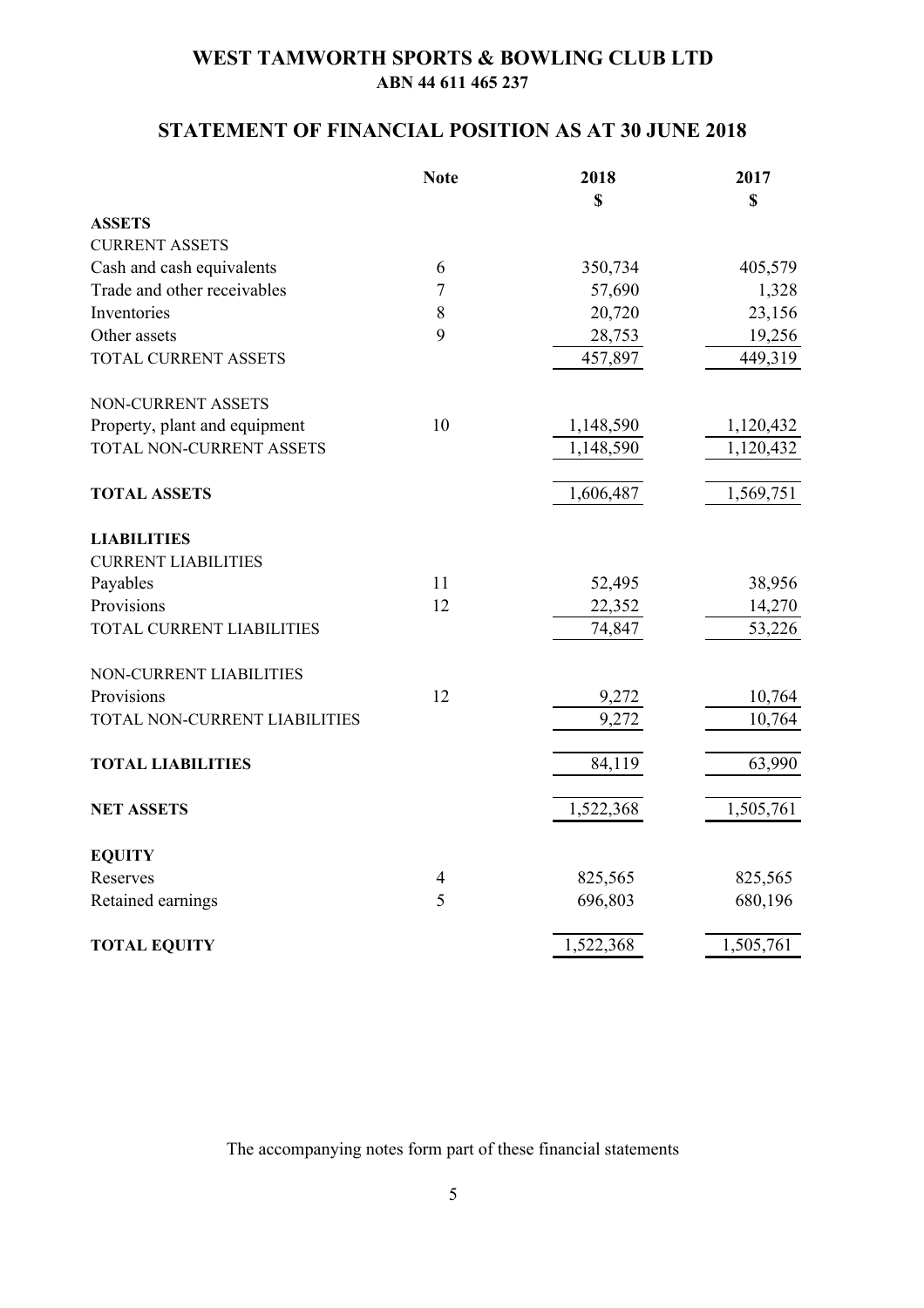# **FOR THE YEAR ENDED 30 JUNE 2018 STATEMENT OF CHANGES IN EQUITY**

|                                                                                  | <b>Retained</b><br><b>Earnings</b> | <b>Asset</b><br><b>Revaluation</b><br><b>Reserve</b> | <b>Total</b> |
|----------------------------------------------------------------------------------|------------------------------------|------------------------------------------------------|--------------|
| <b>Balance at 1 July 2016</b>                                                    | 706,622                            | 825,565                                              | 1,532,187    |
| Total comprehensive income attributable to                                       |                                    |                                                      |              |
| members of the entity for the year                                               |                                    |                                                      |              |
| Loss for the year                                                                | (26, 426)                          |                                                      | (26, 426)    |
| <b>Balance at 30 June 2017</b>                                                   | 680,196                            | 825,565                                              | 1,505,761    |
| Total comprehensive income attributable to<br>members of the entity for the year |                                    |                                                      |              |
| Profit for the year                                                              | 16,607                             |                                                      | 16,607       |
| <b>Balance at 30 June 2018</b>                                                   | 696,803                            | 825,565                                              | 1,522,368    |

The asset revaluation reserve records revaluations of non-current assets.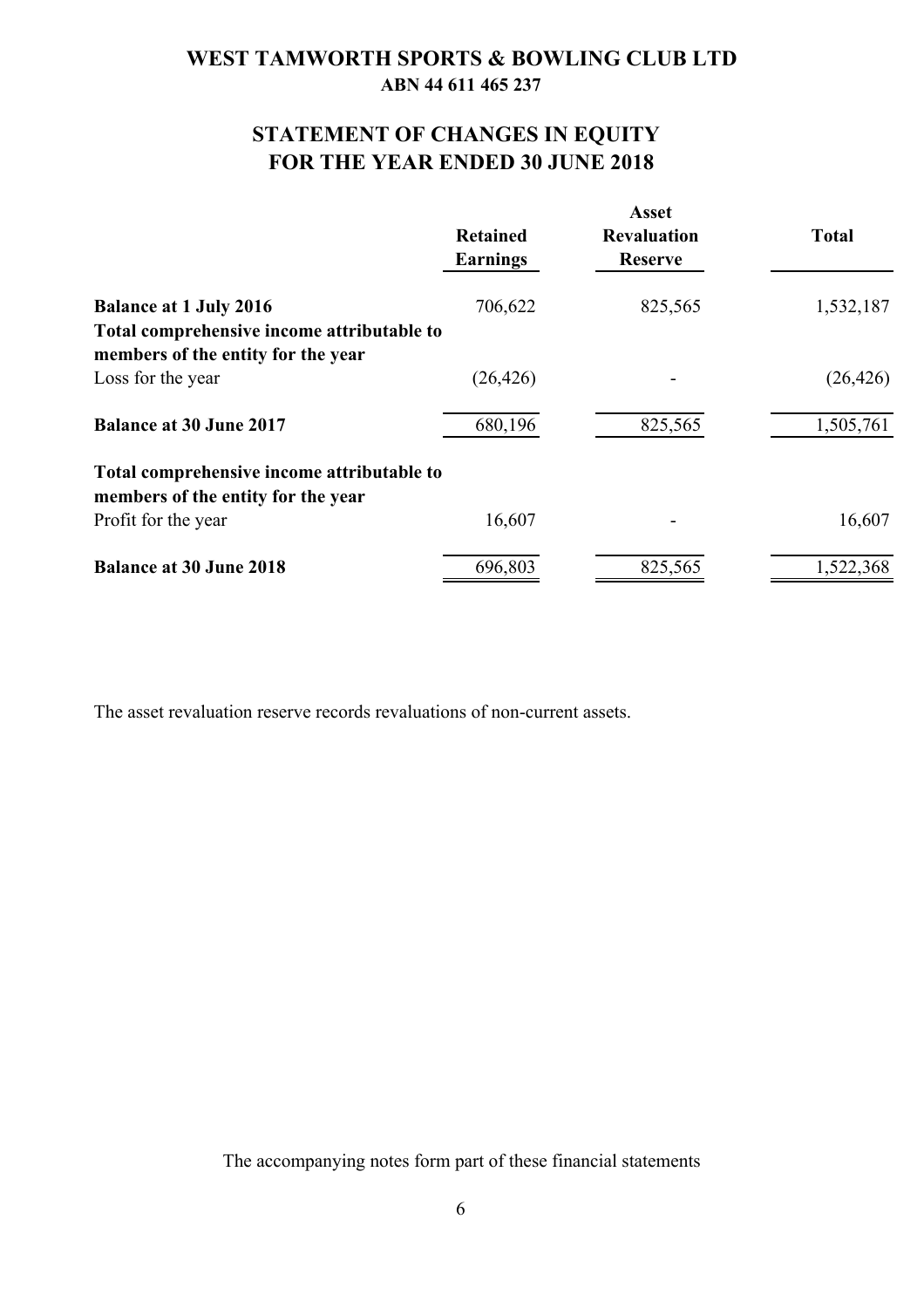# **FOR THE YEAR ENDED 30 JUNE 2018 STATEMENT OF CASH FLOWS**

|                                                          | <b>Note</b> | 2018      | 2017       |
|----------------------------------------------------------|-------------|-----------|------------|
| <b>Cash Flows from Operating Activities</b>              |             | \$        | \$         |
| Receipts from customers                                  |             | 826,354   | 774,882    |
| Interest received                                        |             | 6,419     | 7,463      |
| Payments to suppliers & employees                        |             | (832,079) | (767, 631) |
| Net cash generated by Operating Activities               |             | 694       | 14,714     |
| <b>Cash Flows from Investing Activities</b>              |             |           |            |
| Proceeds from sale of poker machines                     |             | 16,000    |            |
| Payment for clubhouse $\&$ greens improvements           |             | (10,519)  | (17, 024)  |
| Payment for plant & equipment                            |             | (16,926)  | (11,396)   |
| Payment for poker machine upgrades                       |             | (44,094)  |            |
| Payment for motor vehicles                               |             |           | (14,000)   |
| Net cash used in Investing Activities                    |             | (55, 539) | (42, 420)  |
| Net increase (decrease) in Cash held                     |             | (54, 845) | (27,706)   |
| Cash and Cash Equivalents at beginning of Financial Year |             | 405,579   | 433,285    |
| Cash and Cash Equivalents at end of Financial Year       | 6           | 350,734   | 405,579    |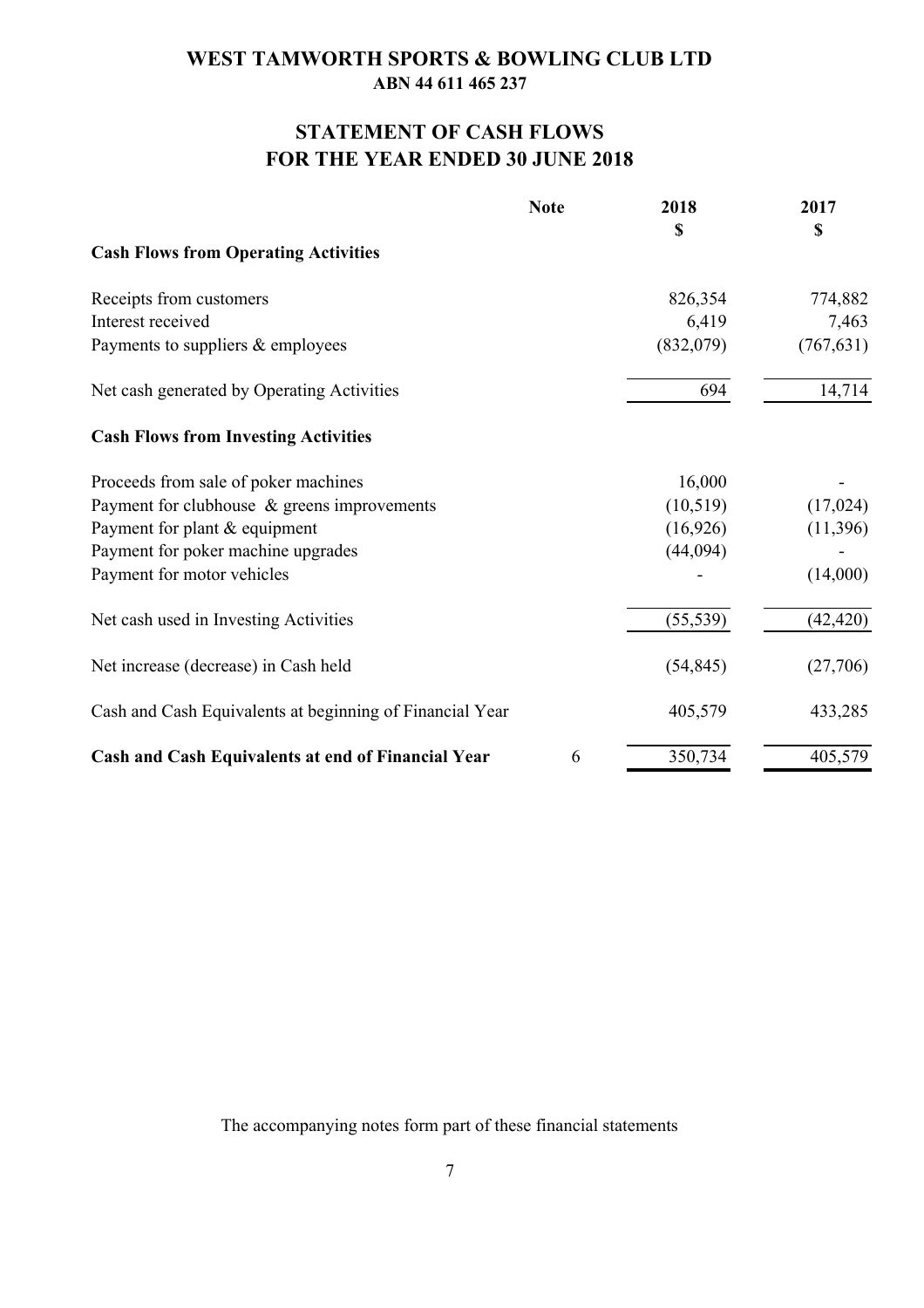# **NOTES TO THE FINANCIAL STATEMENTS FOR THE YEAR ENDED 30 JUNE 2018**

The financial statements cover West Tamworth Sports and Bowling Club Limited as an individual entity, incorporated and domiciled in Australia. West Tamworth Sports and Bowling Club is a company limited by guarantee.

## **1. STATEMENT OF SIGNIFICANT ACCOUTING POLICIES Basis of Preparation**

West Tamworth Sports & Bowling Club Ltd applies Australian Accounting Standards - Reduced Disclosure Requirements as set out in AASB 1053:*Application of Tiers of Australian Accounting Standards.*

The financial statements are general purpose financial statements that have been prepared in accordance with Australian Accounting Standards - Reduced Disclosure Requirements of the Australian Accounting Standards Board (AASB) and the *Corporations Act 2001* . The company is a not-for-profit entity for financial reporting purposes under Australian Accounting Standards.

Australian Accounting Standards set out accounting policies that the AASB has concluded would result in financial statements containing relevant and reliable information about transactions, events and conditions. Material accounting policies adopted in the preparation of these financial statements are presented below and have been consistently applied unless stated otherwise.

The financial statements, except for cashflow information, have been prepared on an accruals basis and are based on historical costs, modified, where applicable, by measurement at fair value of selected non-current assets, financial assets and financial liabilities. The amounts presented in the financial statements have been rounded to the nearest dollar.

The financial statements were authorised for issue on 30 August 2018 by the directors of the company.

### **Accounting Policies**

## **(a) Revenue**

Trading revenue represents revenue earned from the club's trading activities. It includes poker machine takings, bar sales, catering takings, member subscriptions and commission received etc. It is recognised as the income is earned.

Interest revenue is recognised using the effective interest method, which for floating rate financial assets is the rate inherent in the instrument.

All revenue is stated net of the amount of goods and services tax.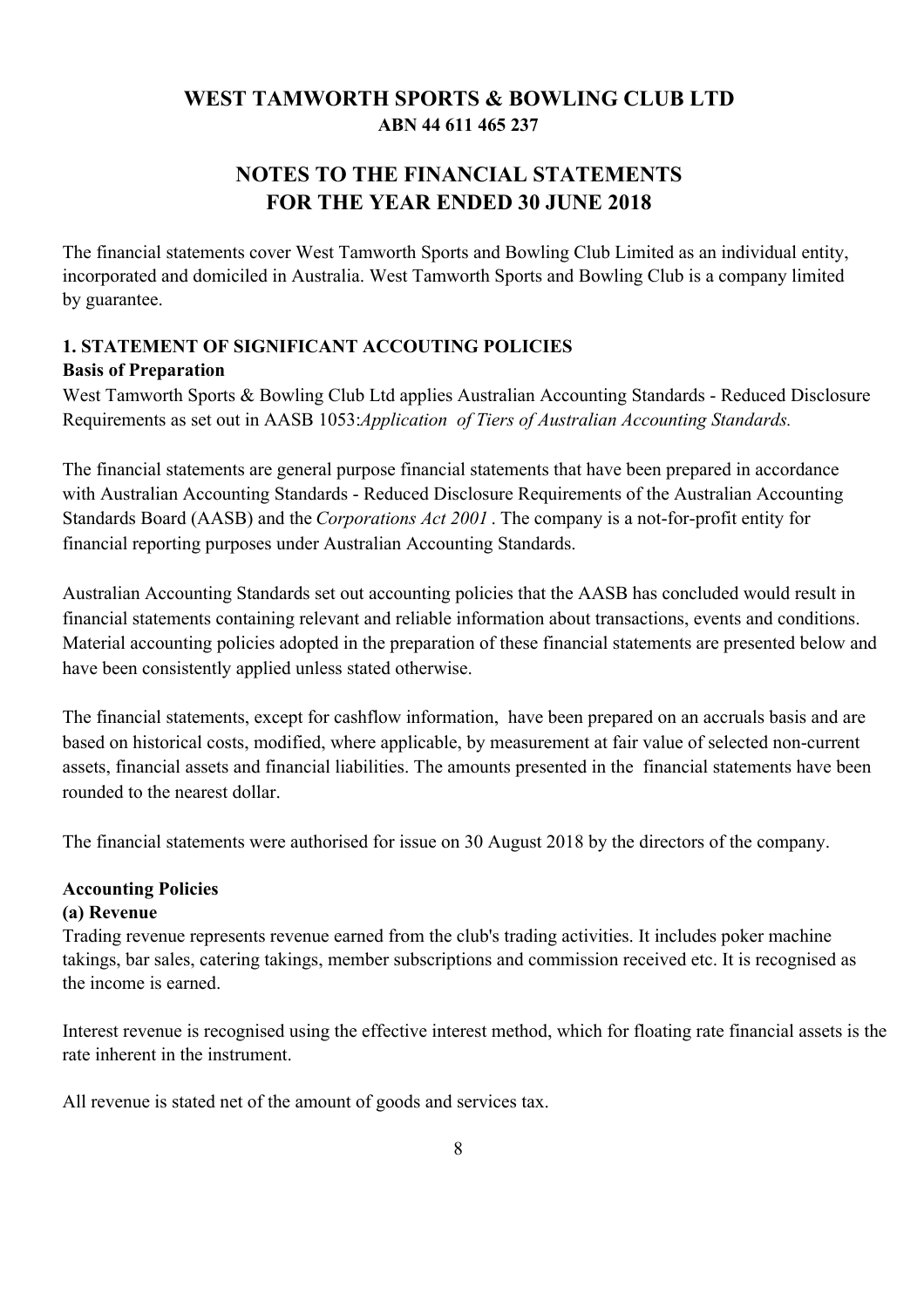# **NOTES TO THE FINANCIAL STATEMENTS FOR THE YEAR ENDED 30 JUNE 2018 (Continued)**

### **(b) Inventories**

Inventories held for sale are measured at the lower of cost and net realisable value.

Inventories acquired at no cost or for nominal consideration are valued at the current replacement cost as at the date of acquisition.

### **(c) Property, Plant and Equipment**

Each class of property, plant and equipment is carried at cost or fair value as indicated, less, where applicable, accumulated depreciation and any impairment losses.

#### **Property**

The Clubhouse building and site improvements were independently valued by Mr B.C. Sharrock on 3 May 2006 at a fair value of \$850,000. All building and site improvements held by the Company are core property.

In periods where the buildings are not subject to an independent valuation, the directors conduct directors' valuations to ensure the carrying value for the land and buildings is not materially different to the fair value.

Increases in the carrying amount arising on revaluation of buildings are recognised in other comprehensive income and accumulated in the revaluation surplus in equity. Revaluation decreases that offset the previous increases in the same class of assets shall be recognised in other comprehensive income under the heading of revaluation surplus. All other decreases are recognised in profit or loss.

Any accumulated depreciation at the date of the revaluation is eliminated against the gross carrying amount of the asset and the net amount is restated to the revalued amount of the asset.

#### **Plant and Equipment**

Plant and equipment are measured on the cost basis and are therefore carried at cost less accumulated depreciation and any accumulated impairment losses. In the event the carrying amount of plant and equipment is greater than the estimated recoverable amount, the carrying amount is written down immediately to the estimated recoverable amount and impairment losses are recognised either in profit or loss or as a revaluation decerease if the impairment losses relate to a revalued asset. A formal assessment of recoverable amount is made when impairment indicators are present (refer Note 1(d) for details of impairment).

#### **Depreciation**

The depreciable amount of all fixed assets including buildings and capitalised leased assets, but excluding freehold land, is depreciated over the useful lives of the assets to the entity commencing from the time the asset is held ready for use.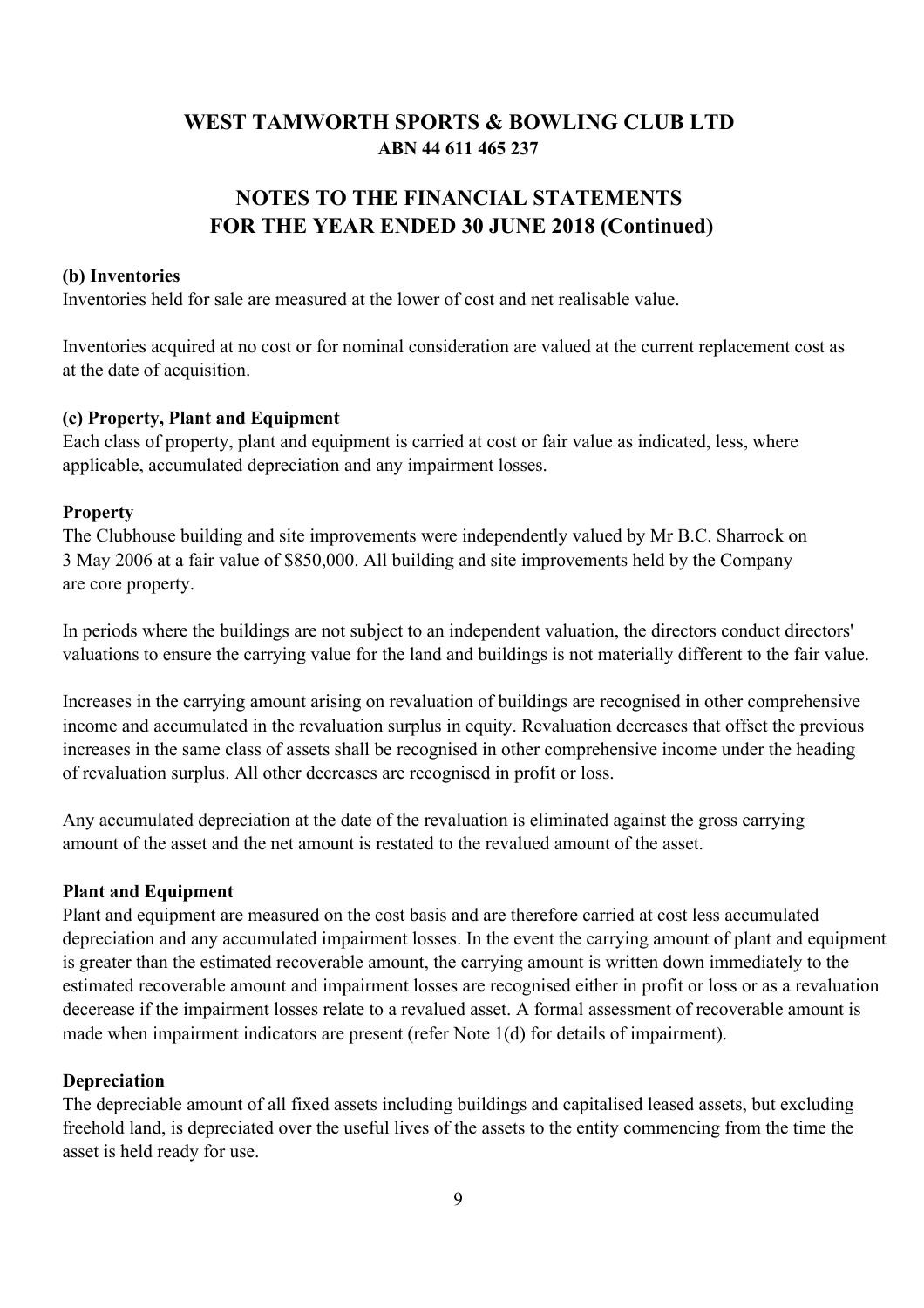# **NOTES TO THE FINANCIAL STATEMENTS FOR THE YEAR ENDED 30 JUNE 2018 (Continued)**

Depreciation rates used for each class of asset are as follows:

| <b>Buildings</b>                 | 1% (Prime Cost)           |
|----------------------------------|---------------------------|
| Plant & Equipment                | 10% (Diminishing Value)   |
| <b>Poker Machines</b>            | 20% (Diminishing Value)   |
| Furniture & Fittings             | 5% (Diminishing Value)    |
| Kitchen Equipment                | 5% (Diminishing Value)    |
| <b>Function Centre Equipment</b> | 10% (Diminishing Value)   |
| Motor Vehicles                   | 22.5% (Diminishing Value) |

The assets' residual values and useful lives are reviewed, and adjusted if appropriate, at the end of each reporting period.

Gains and losses on disposals are determined by comparing the proceeds with the carrying amount. These gains or losses are included in profit or loss in the period which they arise. When revalued assets are sold, amounts included in the revaluation surplus relating to that asset are transferred to retained earnings.

#### **(d) Impairment of Assets**

At the end of each reporting period, the Company assesses whether there is any indication that an asset may be impaired. If such an indication exists, an impairment test is carried out on the asset by comparing the recoverable amount of the asset, being higher of the asset's fair value less costs of disposal and value in use, to the asset's carrying value. Any excess of the assets carrying value over its recoverable amount is recognised immediately in profit or loss, unless the asset is carried at a revalued amount in accordance with another Standard (eg in accordance with the revaluation model in model in AASB 116: *Property, Plant and*  Equipment). Any impairment loss of a revalued asset is treated as a revaluation decrease in accordance with that other Standard.

### **(e) Employee Benefits**

#### **Short-term Employee Benefits**

Provision is made for the company's obligation for short term employee benefits. Short-term employee benefits are benefits (other than termination benefits) that are expected to be settled wholly within 12 months after the end of the annual reporting period in which the employees render the related service, including wages, salaries and sick leave. Short-term employee benefits are measured at the (undiscounted) amounts expected to be paid when the obligation is settled.

The company's obligations for short-term employee benefits such as wages, salaries and sick leave are recognised as part of current trade and other payables in the statement of financial position.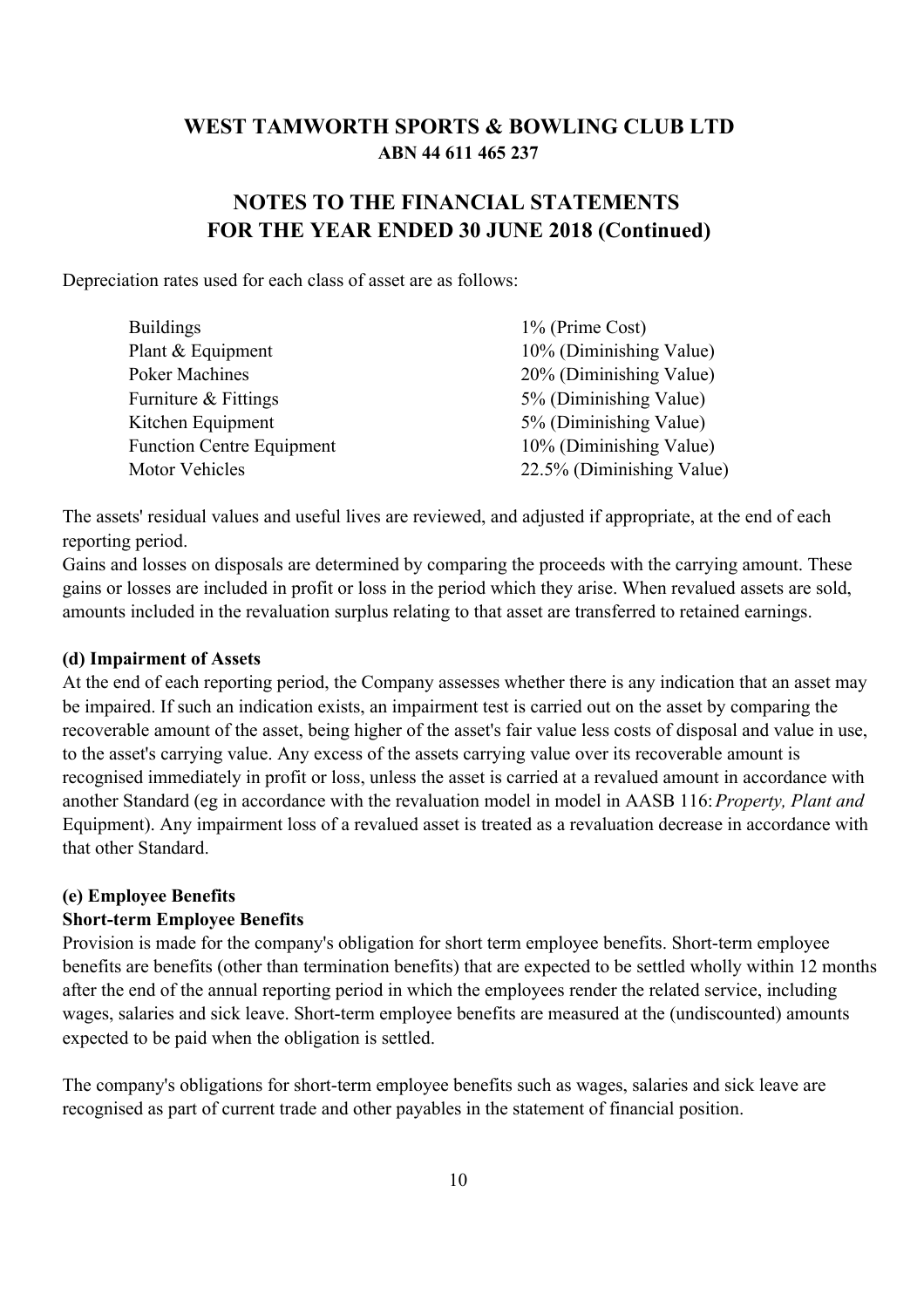# **NOTES TO THE FINANCIAL STATEMENTS FOR THE YEAR ENDED 30 JUNE 2018 (Continued)**

### **Other long-term employee benefits**

The company classifies employees' long service leave and annual leave as other long-term employee benefits as they are not expected to be settled wholly within 12 months after the end of the annual reporting period in which the employees render the related service. Provision is made for the company's obligation for other long-term employee benefits, which are measured at the present value of the expected future payments to be made to employees. Upon remeasurement of obligations for other long-term employee benefits, the net change in the obligation is recognised in profit or loss classified under employee benefits expense.

The company's obligation for long-term employee benefits are presented as non-current liabilities in its statement of financial position, except where the company does not have an unconditional right to defer settlement for at least 12 months after the end of the reporting period, in which case the obligations are presented as current liabilities.

#### **(f) Cash and Cash Equivalents**

Cash and Cash equivalents include cash on hand, deposits held at call with credit unions and other short-term highly liquid investments with original maturities of twelve months or less.

### **(g) Goods and Services Tax**

Revenues, expenses and assets are recognised net of the amount of GST, except where the amount of GST incurred is not recoverable from the Australian Taxation Office (ATO).

Receivables and payables are stated inclusive of the amount of GST receivable or payable. The net amount of GST recoverable from, or payable to, the ATO is included with other receivables or payables in the statement of financial position.

Cash flows are presented on a gross basis. The GST components of cash flows arising from investing or financing activities, which are recoverable or payable to the ATO, are presented as operating cash flows included in receipts from customers or payments to suppliers.

#### **(h) Income Tax**

No provision for income tax has been raised as the company is exempt from income tax under Div 50 of the *Income Tax Assessment Act 1997* .

#### **(i) Provisions**

Provisions are recognised when the entity has a legal and constructive obligation as a result of past events, for which it is probable that an outflow of economic benefits will result and that outflow can be reliably measured. Provisions recognised represent the best estimate of the amounts required to settle the obligation at the end of the reporting period.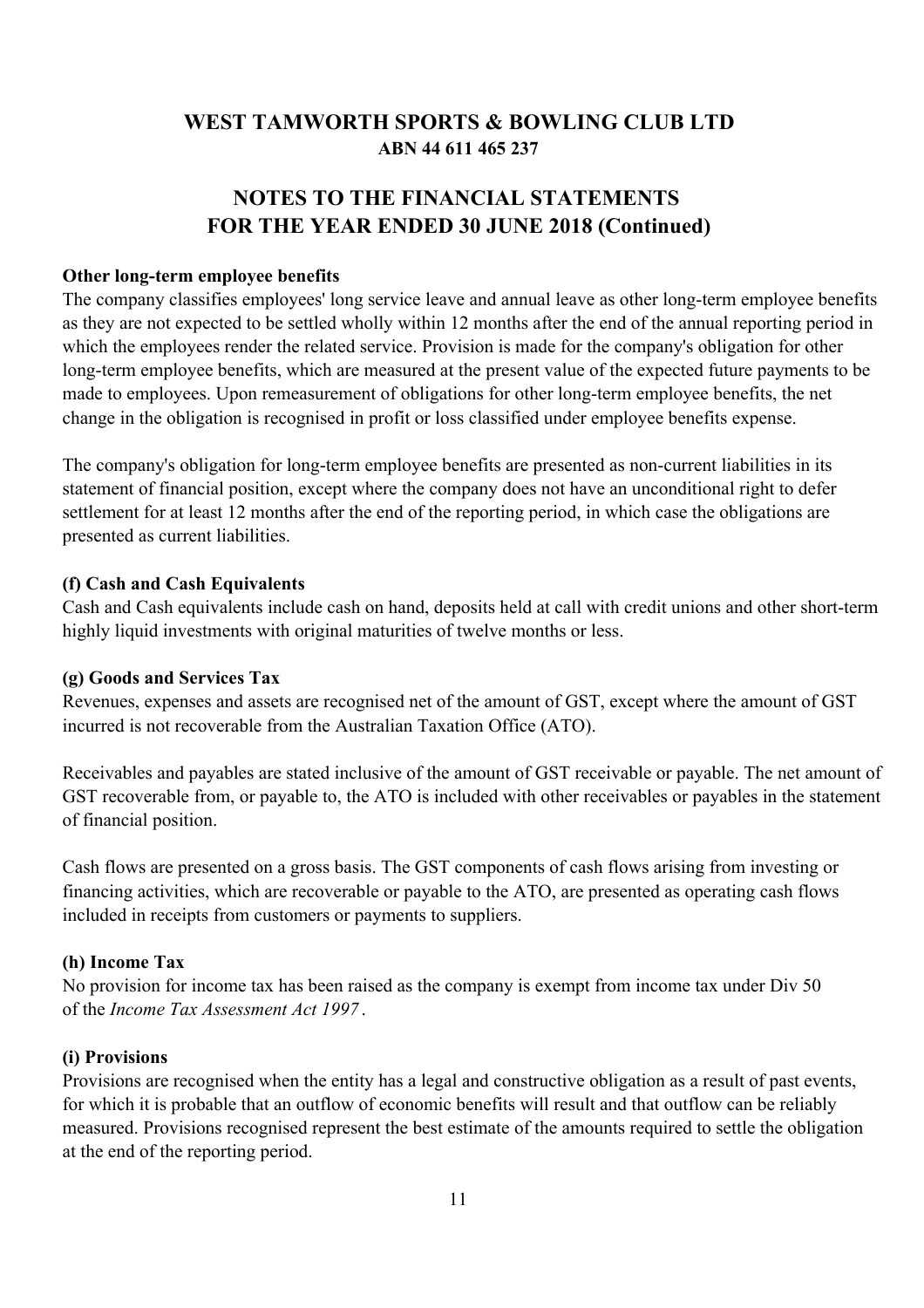# **NOTES TO THE FINANCIAL STATEMENTS FOR THE YEAR ENDED 30 JUNE 2018 (Continued)**

### **(j) Comparative Figures**

Where required by Accounting Standards comparative figures have been adjusted to conform with changes in presentation for the current financial year.

### **(k) Trade and Other Payables**

Trade and other payables represent the liability outstanding at the end of the reporting period for goods and services received by the company during the reporting period which remain unpaid at the end of the reporting period. The balance is recognised as a current liability with the amounts normally paid within 30 days of recognition of the liability.

## **(l) Critical Accounting Estimates and Judgements**

The directors evaluate estimates and judgements incorporated into the financial statements based on historical knowledge and best available current information. Estimates assume a reasonable expectation of future events and are based on current trends and economic data, obtained both externally and within the Company.

### **Key Estimates**

### *(i) Valuation of Buildings & Site Improvements*

The Clubhouse building and site improvements were independently valued by Mr B.C. Sharrock on 3 May 2006 at a fair value of \$850,000.

At 30 June 2018, the directors have performed a directors' valuation on the Clubhouse building and improvements. The directors have reviewed the key assumptions adopted by the valuer in 2006 and do not believe there has been a significant change in the assumptions at 30 June 2018. The directors therefore believe the carrying amount of the buildings correctly reflects the fair value less costs of disposal at 30 June 2018.

## **Key judgements**

### *(i) Employee Benefits*

For the purpose of measurement, AASB 119: *Employee Benefits* defines obligations for short-term employee benefits as obligations expected to be settled wholly before 12 months after the end of the annual reporting period in which the employees render the related service. As the company expects that most employees will not use all of their annual leave entitlements in the same year in which they are earned or during the 12-month that follows, the directors believe that obligations for annual leave entitlements staisfy the definition of other long-term employee benefits and, therefore, are required to be measured at the present value of the expected value of the expected future payments to be made to employees.

## **Leased Clubhouse & Greens**

Land on which the Clubhouse & Greens are constructed is owned by Tamworth Regional Council. The Company currently pays an annual lease to Tamworth Regional Council. The term of the lease is to 30 June 2036.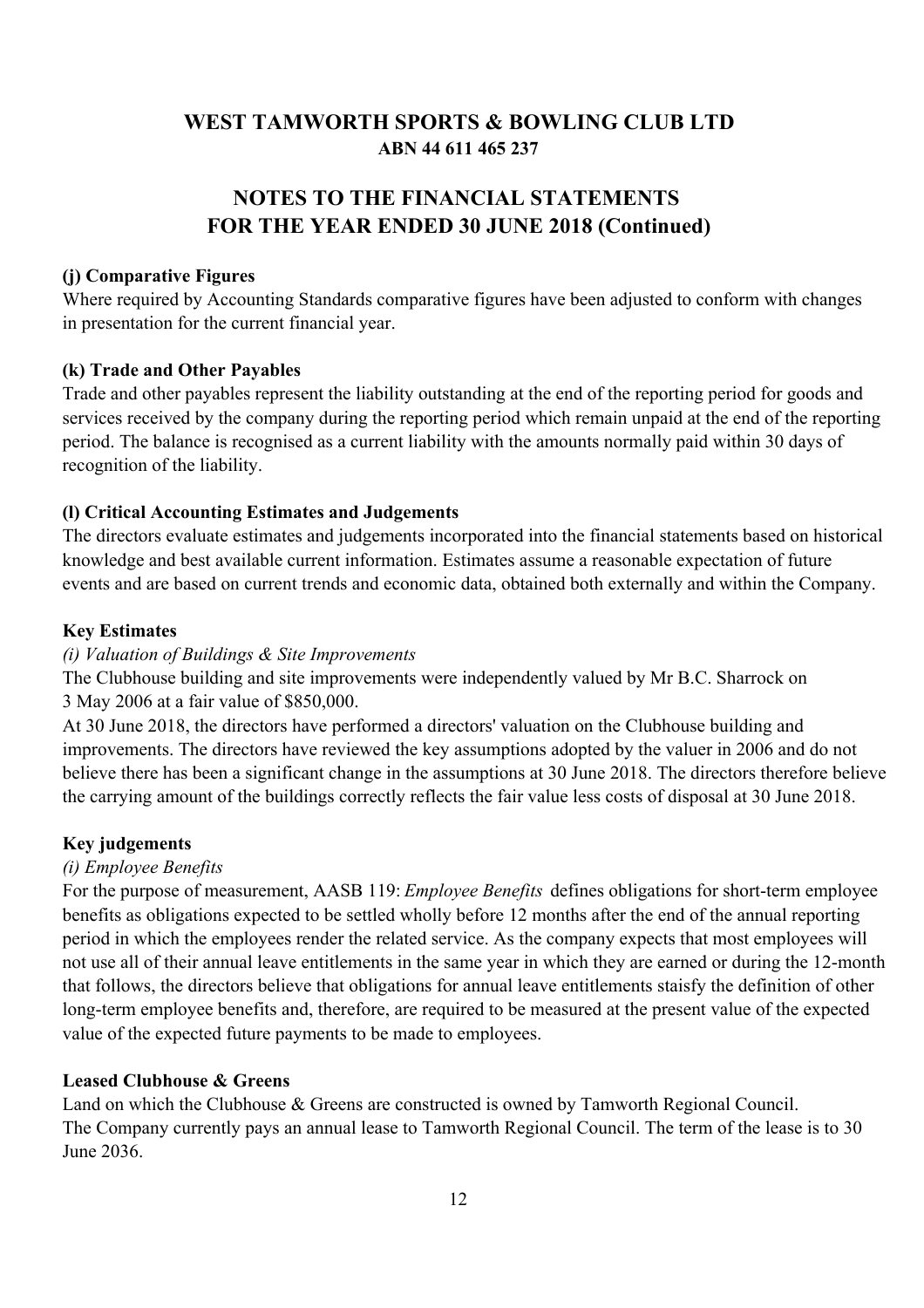# **FOR THE YEAR ENDED 30 JUNE 2018 (Continued) NOTES TO THE FINANCIAL STATEMENTS**

|                         |                                                          | 2018<br>$\mathbf S$ | 2017<br>\$ |
|-------------------------|----------------------------------------------------------|---------------------|------------|
| $\boldsymbol{2}$        | Revenue                                                  |                     |            |
|                         | <b>Operating activities</b>                              |                     |            |
|                         | Sale of Goods                                            | 509,218             | 494,972    |
|                         | Poker Machine Income (Net)                               | 87,906              | 158,705    |
|                         | Profit on Sale of Assets                                 | 14,712              |            |
|                         | Interest                                                 | 6,419               | 7,463      |
|                         | <b>Refund of Council Rates</b>                           | 92,337              |            |
|                         | <b>Other Revenue</b>                                     | 111,260             | 110,642    |
|                         |                                                          | 821,852             | 771,782    |
| 3                       | <b>Profit/(Loss) from ordinary activities</b>            |                     |            |
|                         | Profit/(loss) from ordinary activities before income tax |                     |            |
|                         | expense has been determined after:                       |                     |            |
|                         | Expenses:                                                |                     |            |
|                         | Cost of Sales                                            | 238,090             | 215,959    |
|                         | Depreciation                                             | 42,093              | 44,680     |
|                         | <b>Remuneration of Auditor</b>                           |                     |            |
|                         | Auditing the Accounts                                    | 9,000               | 9,000      |
|                         | <b>Other Services</b>                                    | 25,770              | 25,650     |
|                         |                                                          | 34,770              | 34,650     |
| $\overline{\mathbf{4}}$ | <b>Reserves</b>                                          |                     |            |
|                         | <b>Asset Revaluation Reserve</b>                         |                     |            |
|                         | Balance at Beginning and End of Year                     | 825,565             | 825,565    |
| 5                       | <b>Retained Earnings</b>                                 |                     |            |
|                         | Balance at Beginning of the Year                         | 680,196             | 706,622    |
|                         | Net profit/(loss) from ordinary activities               | 16,607              | (26, 426)  |
|                         | Balance at End of Year                                   | 696,803             | 680,196    |
|                         |                                                          |                     |            |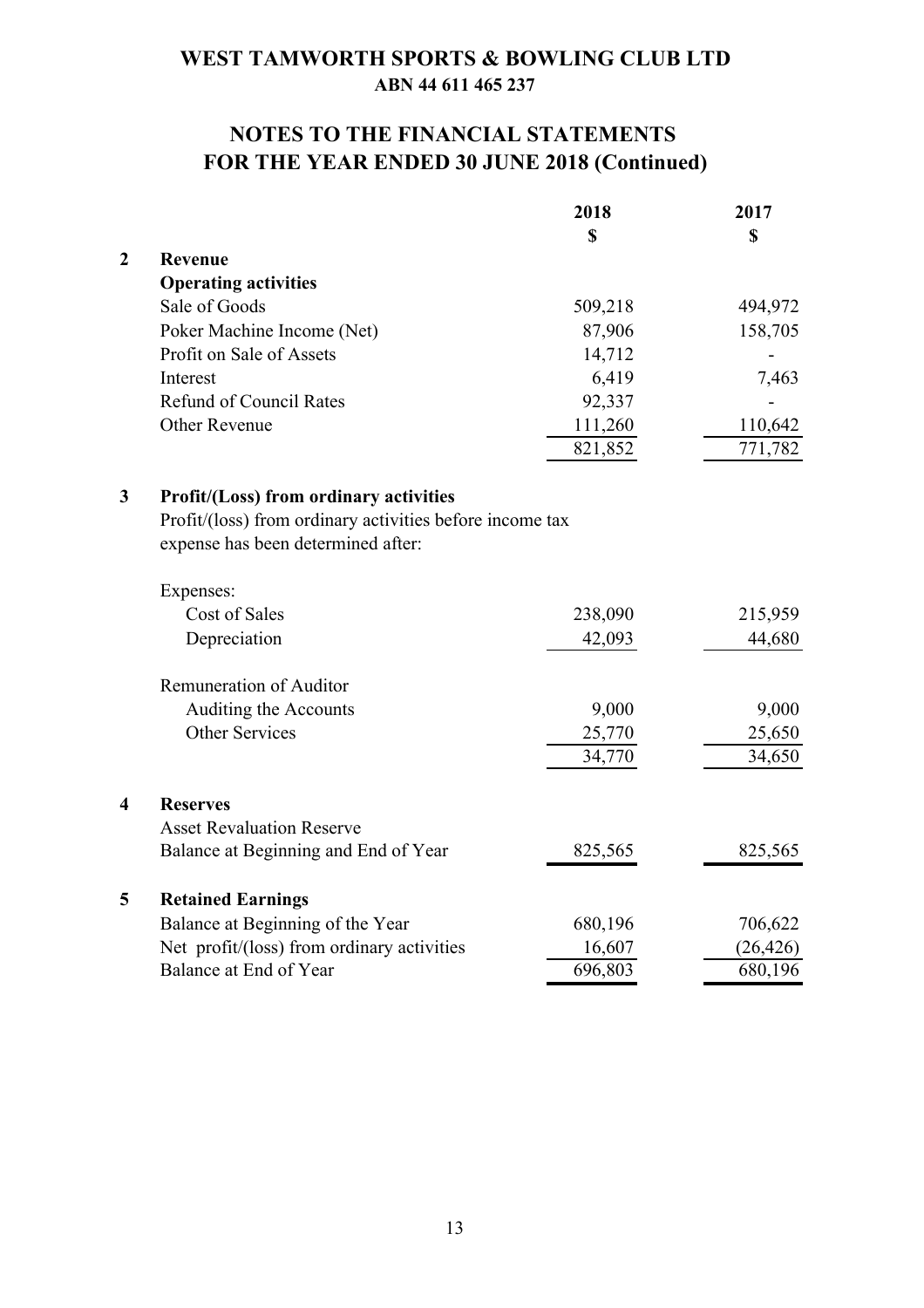# **NOTES TO THE FINANCIAL STATEMENTS FOR THE YEAR ENDED 30 JUNE 2018 (Continued)**

|    |                                              | 2018       | 2017       |
|----|----------------------------------------------|------------|------------|
|    |                                              | \$         | \$         |
| 6  | <b>Cash and Cash Equivalents (Current)</b>   |            |            |
|    | Cash at Credit Union                         | 324,317    | 379,152    |
|    | Cash on Hand                                 | 26,417     | 26,427     |
|    |                                              | 350,734    | 405,579    |
| 7  | <b>Trade and Other Receivables (Current)</b> |            |            |
|    | Receivables                                  | 57,690     | 1,328      |
| 8  | <b>Inventories (Current)</b>                 |            |            |
|    | At cost:                                     |            |            |
|    | <b>Trading Stock</b>                         | 19,270     | 21,706     |
|    | <b>Green Maintenance</b>                     | 1,450      | 1,450      |
|    |                                              | 20,720     | 23,156     |
| 9  | <b>Other Assets (Current)</b>                |            |            |
|    | Prepayments                                  | 28,753     | 19,256     |
| 10 | <b>Property, Plant and Equipment</b>         |            |            |
|    | Clubhouse and Greens - Core Property         |            |            |
|    | At Independent Valuation 3/5/06              | 850,000    | 850,000    |
|    | <b>Additions at Cost</b>                     | 166,515    | 155,996    |
|    | Less: Accumulated Depreciation               | (145,310)  | (131, 815) |
|    |                                              | 871,205    | 874,181    |
|    | Plant & Equipment at Cost                    | 529,686    | 512,760    |
|    | Less: Accumulated Depreciation               | (350, 111) | (337, 441) |
|    |                                              | 179,575    | 175,319    |
|    | Poker Machines at Cost                       | 208,978    | 195,861    |
|    | Less: Accumulated Depreciation               | (120, 633) | (137, 142) |
|    |                                              | 88,345     | 58,719     |
|    | Motor Vehicle at Cost                        | 21,273     | 21,273     |
|    | Less: Accumulated Depreciation               | (11,808)   | (9,060)    |
|    |                                              | 9,465      | 12,213     |
|    | <b>Total Property, Plant and Equipment</b>   | 1,148,590  | 1,120,432  |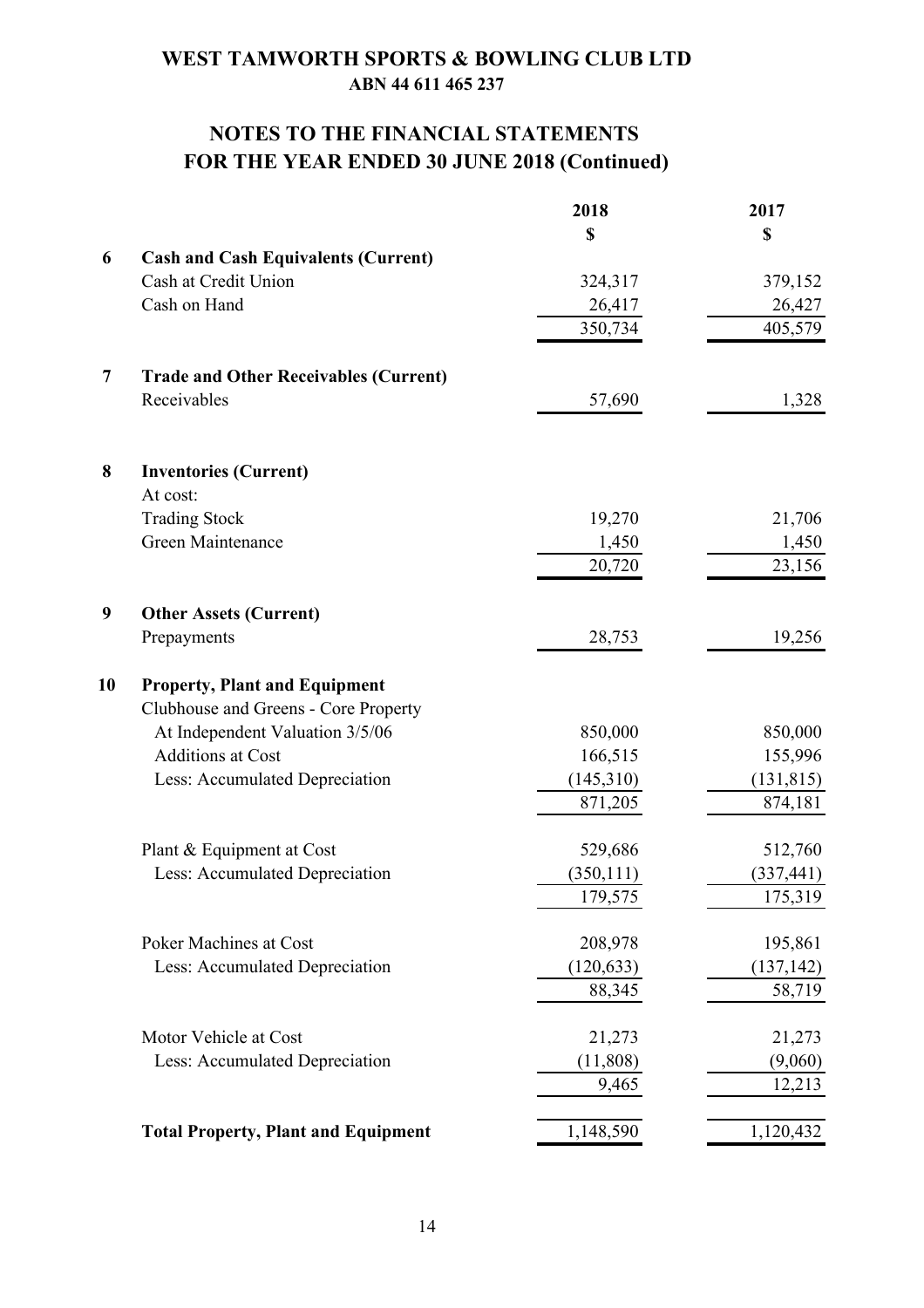# **NOTES TO THE FINANCIAL STATEMENTS FOR THE YEAR ENDED 30 JUNE 2018 (Continued)**

#### **Movements in Carrying Amounts**

Movement in the carrying amounts for each class of property, plant and equipment between the beginning and the end of the current financial year.

|           |                                              | <b>Motor</b><br><b>Vehicles</b>                                                | <b>Buildings</b> | <b>Plant</b> and<br>Equipment | Poker<br><b>Machines</b> | <b>Total</b> |
|-----------|----------------------------------------------|--------------------------------------------------------------------------------|------------------|-------------------------------|--------------------------|--------------|
|           | Balance at beginning                         |                                                                                |                  |                               |                          |              |
| of year   |                                              | 12,213                                                                         | 874,181          | 175,319                       | 58,719                   | 1,120,432    |
|           | Additions at cost                            |                                                                                | 10,519           | 16,926                        | 44,094                   | 71,539       |
| Disposals |                                              |                                                                                |                  |                               | (1,288)                  | (1,288)      |
|           | Depreciation expense                         | (2,748)                                                                        | (13, 495)        | (12,670)                      | (13, 180)                | (42,093)     |
|           | Carrying amount at end                       |                                                                                |                  |                               |                          |              |
| of year   |                                              | 9,465                                                                          | 871,205          | 179,575                       | 88,345                   | 1,148,590    |
|           |                                              |                                                                                |                  | 2018                          |                          | 2017         |
|           |                                              |                                                                                |                  | \$                            |                          | \$           |
| 11        |                                              | <b>Trade and Other Payables (Current)</b>                                      |                  |                               |                          |              |
|           | <b>Trade Creditors and Accruals</b>          |                                                                                |                  | 46,988                        |                          | 28,077       |
|           | Deferred income                              |                                                                                |                  | 2,804                         |                          | 4,568        |
|           | Other current payables - GST                 |                                                                                |                  | 2,703                         |                          | 6,311        |
|           |                                              |                                                                                |                  | 52,495                        |                          | 38,956       |
|           |                                              | Financial liabilities at amortised cost classified as trade and other payables |                  |                               |                          |              |
|           | Trade and other payables:<br>- total current |                                                                                |                  | 52,495                        |                          | 38,956       |
|           | - total non-current                          |                                                                                |                  |                               |                          |              |
|           |                                              |                                                                                |                  | 52,495                        |                          | 38,956       |
|           | Less deferred income                         |                                                                                |                  | (2,804)                       |                          | (4, 568)     |
|           |                                              |                                                                                |                  |                               |                          |              |
|           |                                              |                                                                                |                  | 49,691                        |                          | 34,388       |
| 12        | <b>Provisions</b>                            |                                                                                |                  |                               |                          |              |
|           | <b>CURRENT</b>                               |                                                                                |                  |                               |                          |              |
|           |                                              | Provision for Employee Benefits : Annual Leave                                 |                  | 17,269                        |                          | 9,758        |
|           |                                              | Provision for Employee Benefits : Long Service Leave                           |                  | 5,083                         |                          | 4,512        |

22,352 14,270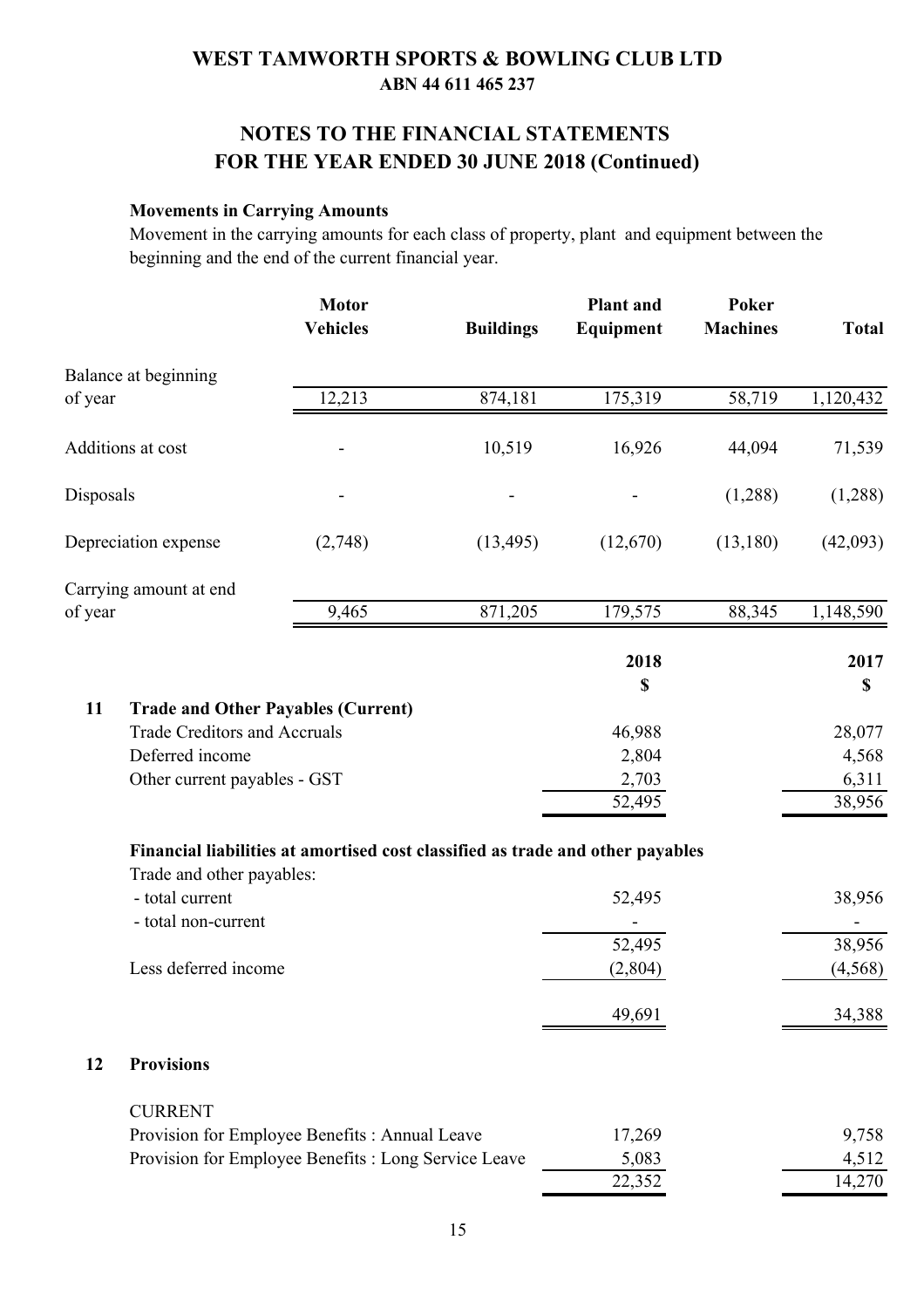## **NOTES TO THE FINANCIAL STATEMENTS FOR THE YEAR ENDED 30 JUNE 2018 (Continued)**

|                                                      | 2018            | 2017         |
|------------------------------------------------------|-----------------|--------------|
|                                                      | \$              | \$           |
| NON-CURRENT                                          |                 |              |
| Provision for Employee Benefits : Long Service Leave | 9,272           | 10,764       |
|                                                      | <b>Employee</b> |              |
|                                                      | <b>Benefits</b> | <b>Total</b> |
|                                                      | \$              | \$           |
| Analysis of total provisions:                        |                 |              |
| Opening Balance as at 1 July 2017                    | 25,034          | 25,034       |
| Additional provisions raised during year             | 10,771          | 10,771       |
| Amounts used                                         | 4,181           | 4,181        |
| Balance as at 30 June 2018                           | 31,624          | 31,624       |

#### **Provision for Employee Benefits**

Provision for employee benefits represents amount accrued for annual leave and long service leave.

The current portion for this provision includes the total amount accrued for annual leave entitlements and the amounts accrued for long service leave entitlement that have vested due to employees having completed the required period of service. Based on past experience, the company does not expect the full annual leave or long service leave balances classified as current liabilities to be settled within the next 12 months. However, these amounts must be classified as current liabilities since the company does not have an unconditional right to defer the settlement of these amounts in the event employees wish to use their leave entitlement.

The non-current portion for this provision includes amounts accrued for long service leave entitlements that have not yet vested in relation to those employees who have not yet completed the required period of service.

#### **13 Financial Risk Management**

The company's financial instruments consist mainly of deposits with banks, short-term investments, accounts receivable and payable.

The totals for each category of financial instruments, measured in accordance with AASB 139 as detailed in the accounting policies to these financial statements, are as follows:

|                                    | <b>Note</b> | 2018    | 2017    |
|------------------------------------|-------------|---------|---------|
|                                    |             | \$      | \$      |
| <b>Financial Assets</b>            |             |         |         |
| Cash and Cash Equivalents          | 6           | 350,734 | 405,579 |
| Receivables                        | 7           | 57,690  | 1,328   |
| <b>Total Financial Assets</b>      |             | 408,424 | 406,907 |
| <b>Financial Liabilities</b>       |             |         |         |
| Trade and other payables           | 11          | 49,691  | 34,388  |
| <b>Total Financial Liabilities</b> |             | 49,691  | 34,388  |
|                                    |             |         |         |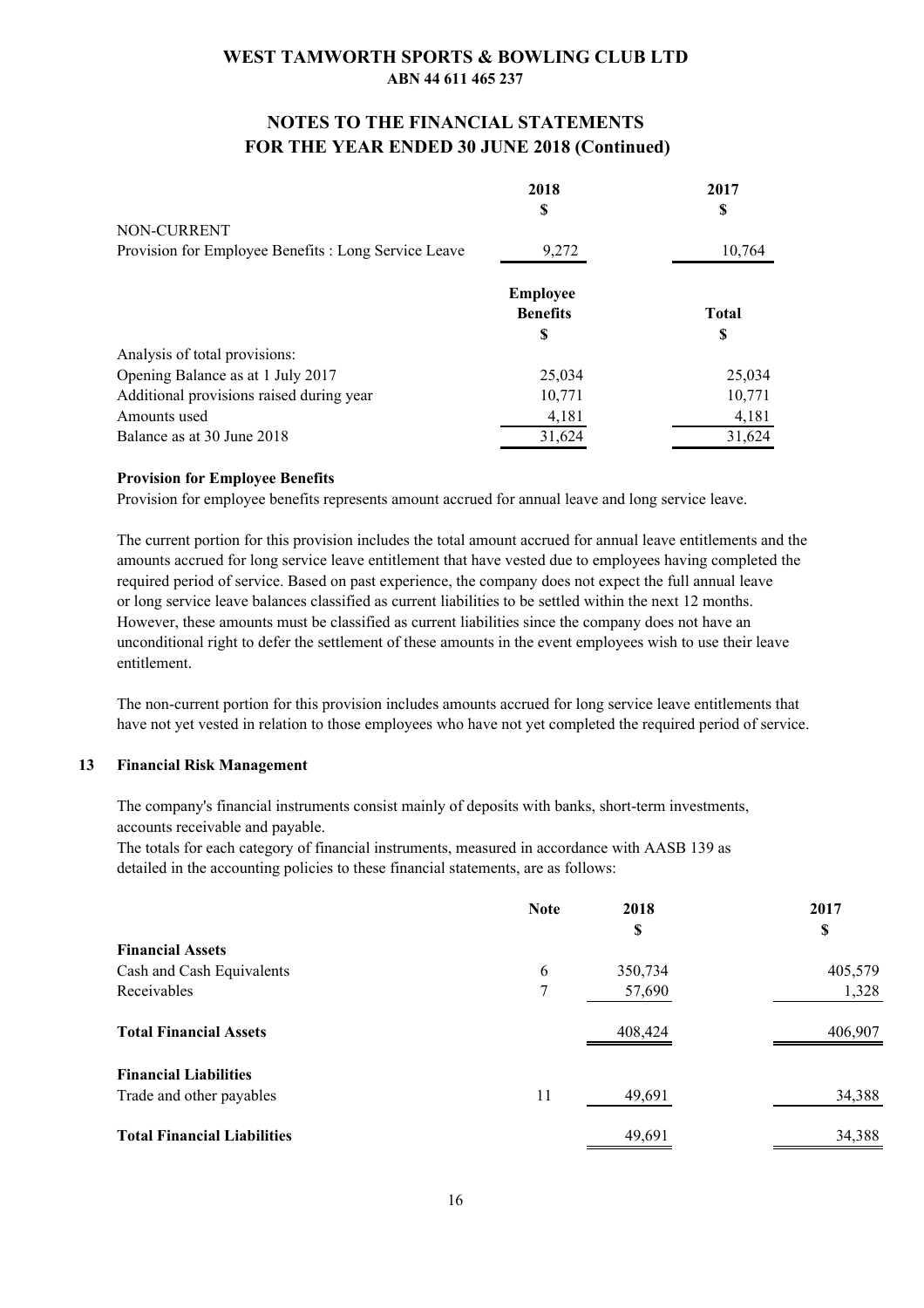## **NOTES TO THE FINANCIAL STATEMENTS FOR THE YEAR ENDED 30 JUNE 2018 (Cont)**

#### **14 Events after the Reporting Period**

The directors are not aware of any significant events since the end of the reporting period.

#### **15 Other Related Party Transactions**

Other related parties include close family members of key management personnel and entities that are controlled or jointly controlled by those key management personnel individually or collectively with their close family members.

There have been no other related party transactions during the financial year.

#### **16 Entity Details**

The registered office and principal place of business of the Company is: West Tamworth Sports & Bowling Club Ltd Belmore Street West Tamworth NSW 2340

#### **17 Members' Guarantee**

The entity is incorporated under the Corporations Act 2001 and is a company limited by guarantee. If the entity is wound up, the constitution states that each member is required to contribute to a maximum of \$2 each towards meeting any outstanding obligations of the entity. At 30 June 2018 the number of members was 374.

17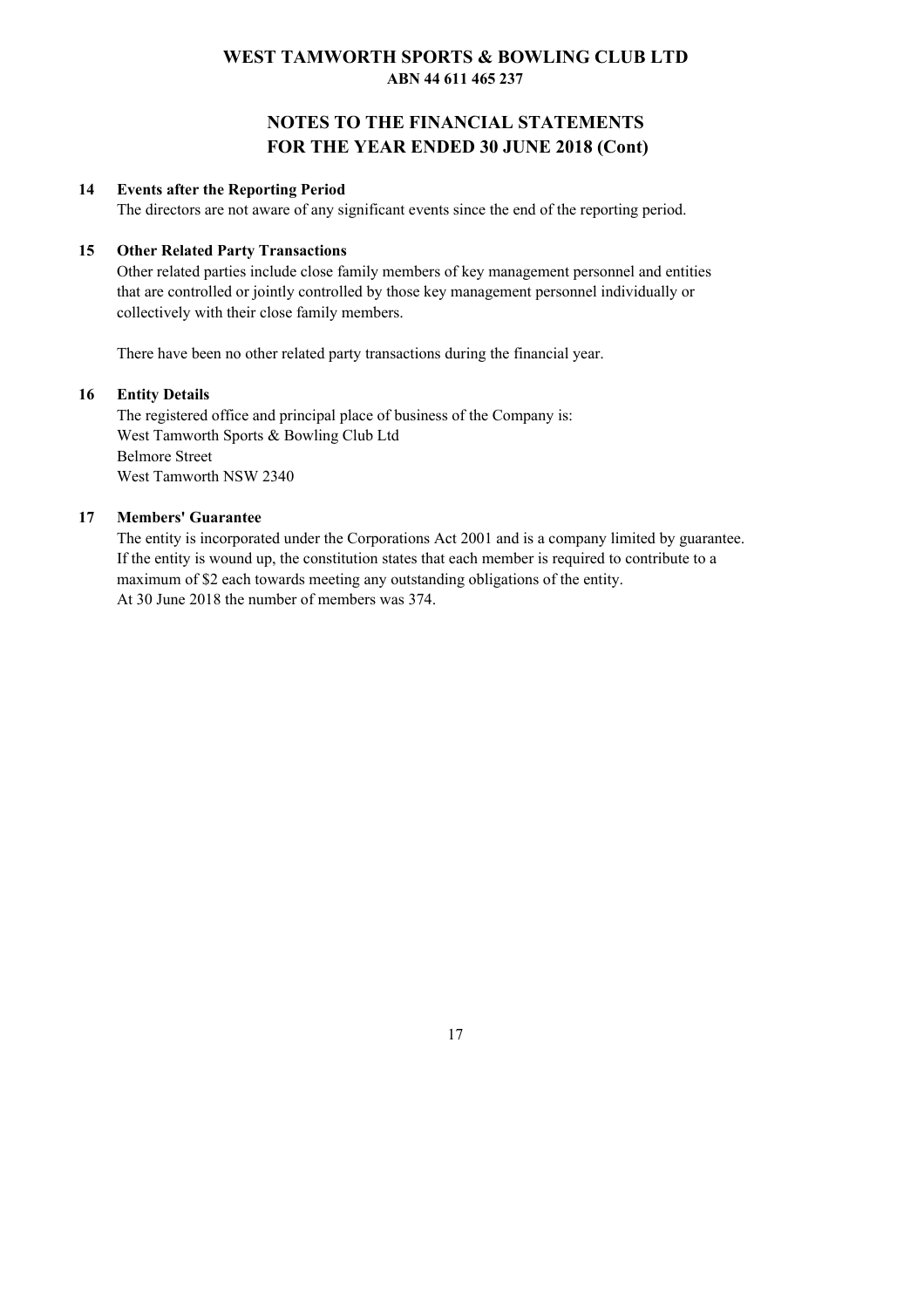### **DIRECTORS' DECLARATION**

The directors of the company declare that:

- 1 The financial statements and notes, as set out on pages 4 to 17, are in accordance with the *Corporations Act 2001* and:
	- (a) comply with Accounting Standards Reduced Disclosure Requirements; and
	- (b) give a true and fair view of the financial position as at the 30 June 2018 and of the performance for the year ended on that date.
- 2 In the directors' opinion there are reasonable grounds to believe that the company will be able to pay its debts as and when they become due and payable.

This declaration is made in accordance with a resolution of the Board of Directors.

Chairperson

Mestorth

Date: 5 September 2018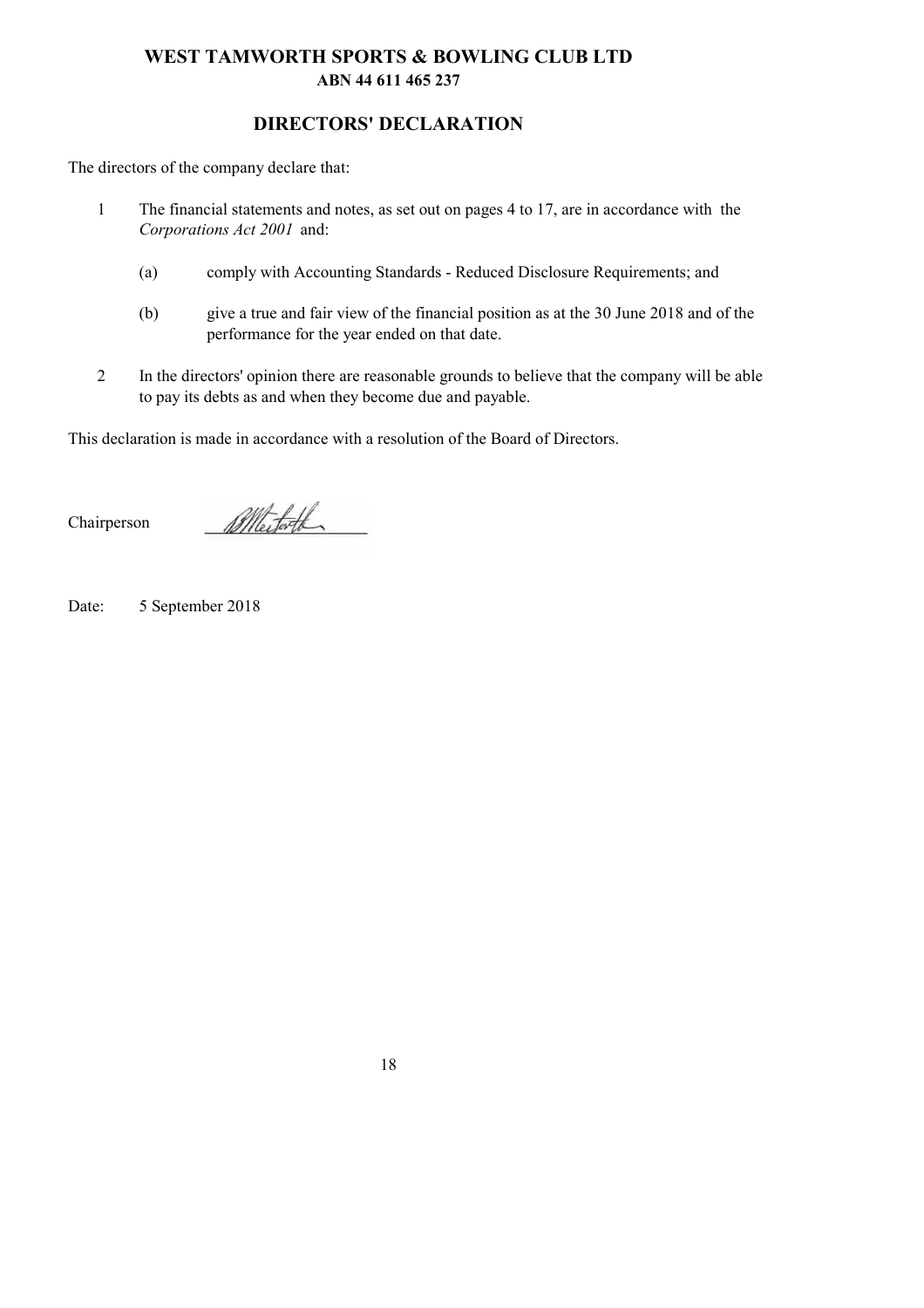## **INDEPENDENT AUDITOR'S REPORT TO THE MEMBERS OF WEST TAMWORTH SPORTS & BOWLING CLUB LTD ABN 44 611 465 237**

#### **Report on the Audit of the Financial Report**

#### **Opinion**

We have audited the financial report of West Tamworth Sports & Bowling Club Limited, which comprises the statement of financial position as at 30 June 2018, the statement of profit or loss and other comprehensive income, statement of changes in equity and statement of cash flows for the year then ended, notes comprising a summary of significant accounting policies and other explanatory information, and the directors' declaration.

In our opinion, the accompanying financial report of West Tamworth Sports & Bowling Club Ltd is in accordance with the *Corporations Act 2001* , including:

- a. giving a true and fair view of the company's financial position as at 30 June 2018 and of its performance for the year then ended; and
- b. complying with Australian Accounting Standards Reduced Disclosure Requirements and the *Corporations Regulations 2001* .

#### **Basis of Opinion**

We conducted our audit in accordance with Australian Auditing Standards. Our responsibilities under those standards are further described in the Auditor's Responsibilities for the Audit of the Financial Report section in our report. We are independent of the company in accordance with the auditor independence requirements of the Corporations Act 2001 and the ethical requirements of the Accounting Professional and Ethical Standards Board's APES 110: Code of Ethics for Professional Accountants (the Code) that are relevant to our audit of the financial report in Australia. We have also fulfilled our other ethical responsibilities in accordance with the Code.

We confirm that the independence declaration required by the *Corporations Act 2001,* as set out on page 3 of the financial statements would be in the same terms if provided to the directors as at the date of this auditor's report.

We believe that the audit evidence we have obtained is sufficient and appropriate to provide a basis for our opinion.

#### **Information Other than the Financial Report and Auditor's Report Thereon**

The directors are responsible for the other information. The other information comprises the information included in the company's annual report for the year ended 30 June 2018, but does not include the financial report and our auditor's report thereon. Our opinion on the financial report does not cover other information and accordingly we do not express any form of assurance conclusion thereon. In connection with our audit of the financial report, our responsibility is to read the other information and, in doing so, consider whether the other information is materially inconsistent with the financial report or our knowledge obtained in the audit or otherwise appears to be materially misstated. If, based on the work we have performed, we conclude that there is a material misstatement of this other information, we are required to report that fact. We have nothing to report in this regard.

#### **Responsibilities of the Directors for the Financial Report**

The directors of the company are responsible for the preparation of the financial report that gives a true and fair view in accordance with Australian Accounting Standards - Reduced Disclosure Requirements and the Corporations Act 2001 and for such internal control as the directors determine necessary to enable the preparation of the financial report that gives a true and fair view and is free from material misstatement, whether due to fraud or error.

In preparing the financial report, the directors are responsible for assessing the company's ability to continue as a going concern, disclosing, as applicable, matters relating to going concern and using the going concern basis of accounting unless the directors either intend to liquidate the company or to cease operations, or have no realistic alternative but to do so.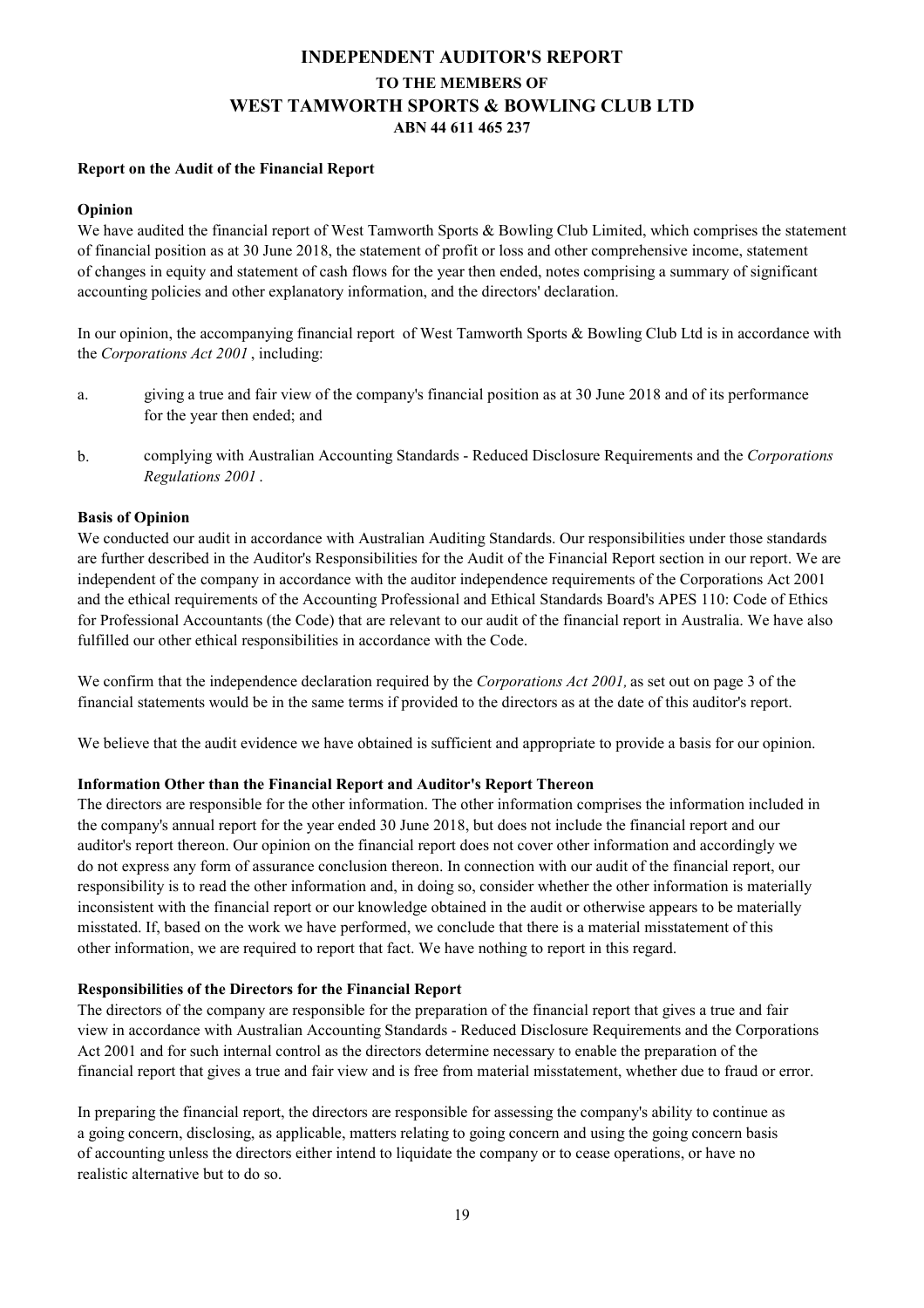#### **Auditor's Responsibilities for the Audit of the Financial Report**

Our objectives are to obtain reasonable assurance about whether the financial report as a whole is free from material misstatement, whether due to fraud or error, and to issue an auditor's report that includes our opinion. Reasonable assurance is a high level of assurance, but is not a guarantee that an audit conducted in accordance with the Australia Accounting Standards will always detect a material misstatement when it exists. Misstatements can arise from fraud or error and are considered material if, individually or in the aggregate, they could reasonably be expected to influence the economic decisions of users taken on the basis of this financial report.

As part of an audit in accordance with the Australian Auditing Standards , we exercise professional judgement and maintain professional scepticism throughout the audit. We also:

- Identify and assess the risks of material misstatement of the financial report, whether due to fraud or error, design and perform audit procedures responsive to those risks, and obtain audit evidence that is sufficient and appropriate to provide a basis of our opinion. The risk of not detecting a material misstatement resulting from fraud is higher than one resulting from error, as fraud may involve collusion, forgery, intentional omissions, misrepresentations, or the override of internal control.
- Obtain an understanding of internal control relevant to the audit in order to design audit procedures that are appropriate in the circumstances, but not for the purpose of expressing an opinion on the effectiveness of the company's internal control.
- Evaluate the appropriateness of accounting policies used and the reasonableness of accounting estimates and related disclosures made by the directors.
- Conclude on the appropriateness of the directors' use of the going concern basis of accounting, and based on the audit evidence obtained, whether a material uncertainty exists related to events or conditions that may cast significant doubt on the company's ability to continue as a going concern. If we conclude that a material uncertainty exists, we are required to draw attention in our auditor's report to the related disclosures in the financial report or, if such disclosures are inadequate, to modify our opinion. Our conclusions are based on audit evidence obtained up to date of our auditor's report. However, future events or conditions may cause the company to cease to continue as a going concern.
- Evaluate the overall presentation, structure and content of the financial report, including the disclosures, and whether the financial report represents the underlying transactions and events that achieves fair presentation.

We communicate with the directors regarding, among other matters, the planned scope and timing of the audit and significant audit findings including any significant deficiencies in internal control that we identify during our audit.

Name of Firm: BROSIE MARTIN

Pran Brosse

Name of Partner: Brian J Brosie (Registration No: 1472)

Address: 131 Marius Street, Tamworth NSW 2340

Date: 5 September 2018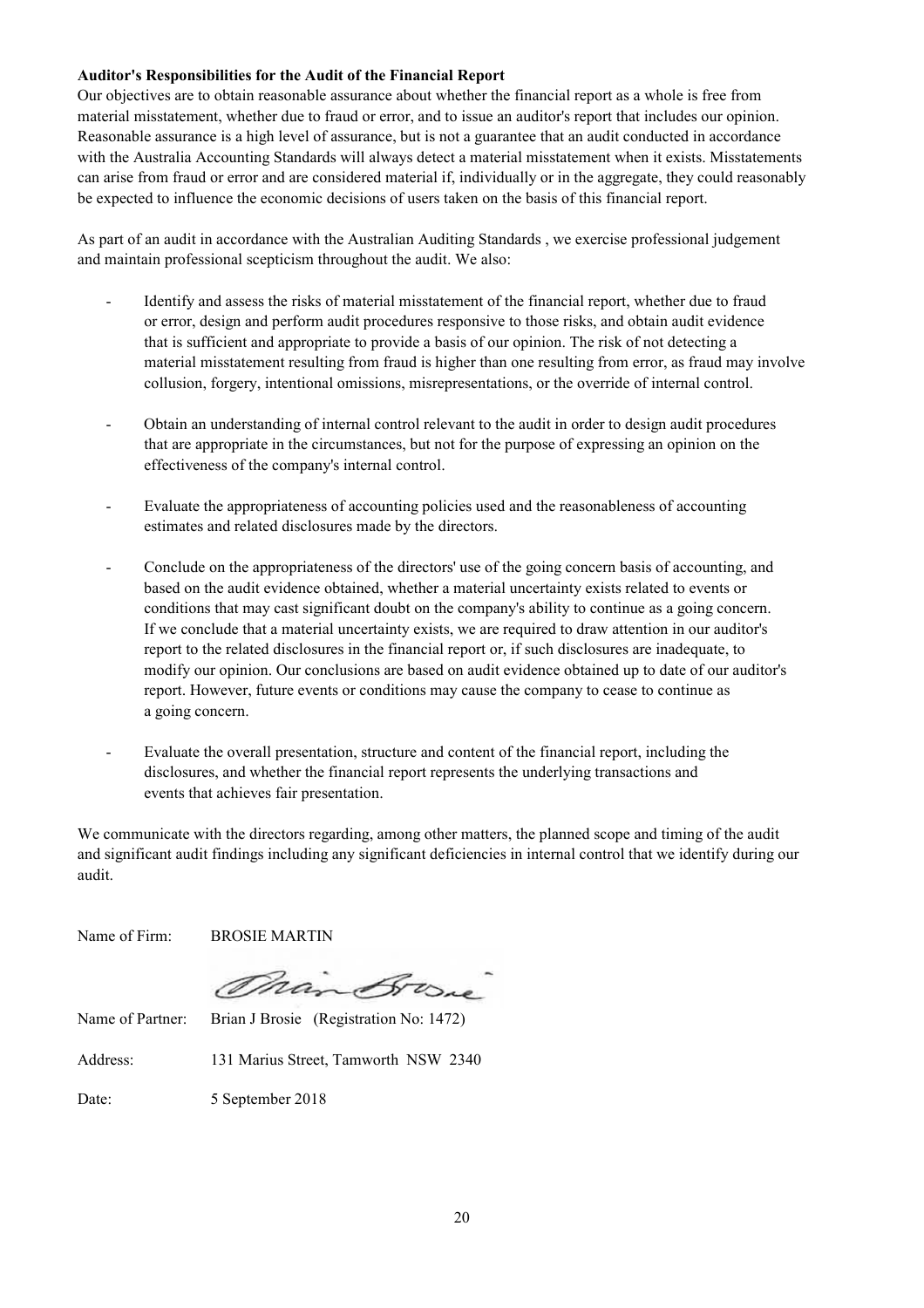## **COMPILATION REPORT**

#### **Scope**

On the basis of information provided by the directors of West Tamworth Sports & Bowling Club Ltd, we have compiled in accordance with APES 315: *Compilation of Financial Information* the following special purpose financial report of West Tamworth Sports & Bowling Club Ltd comprising Trading and Profit and Loss Account for the year ended 30 June 2018.

The specific purpose for which the special purpose financial report has been prepared is for the confidential use of the directors and members. Accounting Standards and other mandatory professional reporting requirements have not been adopted in the preparation of the special purpose financial report.

The directors are solely responsible for the information contained in the special purpose financial report and have determined that the accounting policies used are consistent with the financial reporting requirements of West Tamworth Sports & Bowling Club Ltd's constitution and are appropriate to meet the needs of the directors and members of the company.

Our procedures use accounting expertise to collect, classify and summarise the financial information, which the directors provided into a financial report. Our procedures do not include verification or validation procedures. No audit or review has been performed and accordingly no assurance is expressed.

To the extent permitted by law, we do not accept liability for any loss or damage which any person, other than the company, may suffer arising from any negligence on our part. No person should rely on the special purpose financial report without having an audit or review conducted.

The special purpose financial report was compiled exclusively for the benefit of the directors and members of the company and the purpose identified above. We do not accept responsibility to any other person for the contents of the special purpose financial report.

**Name of Firm:** Brosie Martin Barnett

**Name of Partner:**

held 10g

|                 | Robert Taggart                          |
|-----------------|-----------------------------------------|
| <b>Address:</b> | 131 Marius Street,<br>TAMWORTH NSW 2340 |
| Date:           | 5 September 2018                        |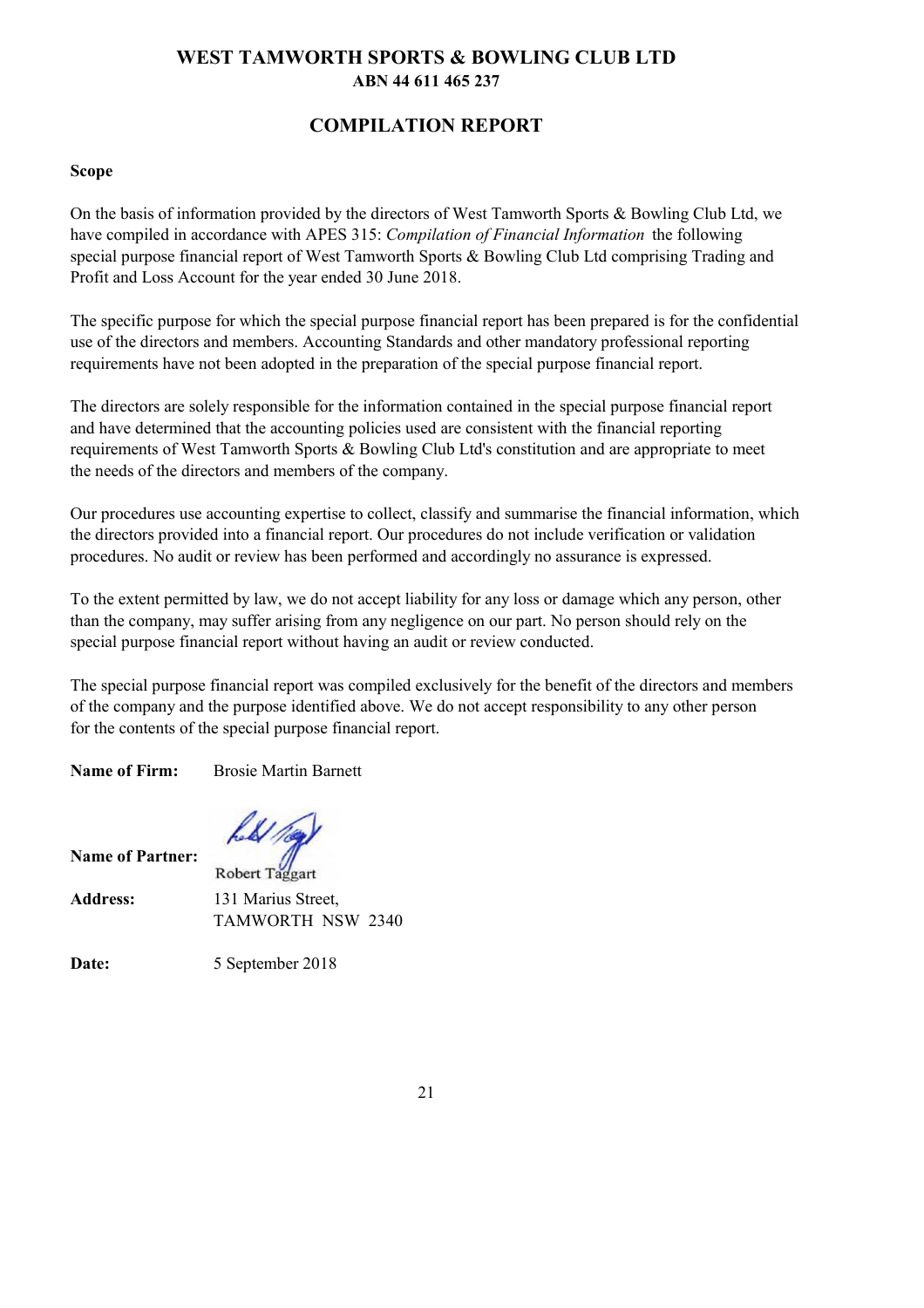## **DETAILED INCOME STATEMENT FOR THE YEAR ENDED 30 JUNE 2018**

|                                                       | 2018<br>\$       | 2017<br>S         |
|-------------------------------------------------------|------------------|-------------------|
|                                                       |                  |                   |
| <b>Income</b>                                         |                  |                   |
| Poker Machine Revenue                                 | 95,501           | 154,030           |
|                                                       | 6,233            |                   |
| <b>GST</b> Assistance                                 | 101,734          | 18,824<br>172,854 |
|                                                       |                  |                   |
| Less Expenses<br>Net Poker Machine Income             | 13,828<br>87,906 | 14,149<br>158,705 |
| Gross Profit from Trading                             | 271,128          | 279,013           |
|                                                       | 15,114           | 18,536            |
| Members' Subscriptions<br><b>Commissions Received</b> | 27,372           | 21,581            |
|                                                       |                  |                   |
| Competition & Green Fees                              | 38,669           | 31,681            |
| <b>Function Centre</b>                                | 9,827            | 10,682            |
| <b>Grants Received</b>                                |                  | 4,560             |
| Hire - Club                                           | 1,864            | 4,650             |
| <b>Interest Received</b>                              | 6,419            | 7,463             |
| Rebates Received                                      | 4,277            |                   |
| Sponsorship, Donations, Raffles                       | 13,632           | 16,781            |
| Sundry Income                                         | 505              | 2,171             |
| <b>Total Income</b>                                   | 476,713          | 555,823           |
| <b>Expenses</b>                                       |                  |                   |
| Advertising                                           | 4,583            | 2,384             |
| <b>Accounting Fees</b>                                | 25,770           | 25,650            |
| <b>Affiliation Fees</b>                               | 12,779           | 12,858            |
| Auditor's Remuneration                                | 9,000            | 9,000             |
| <b>Catering Expenses</b>                              | 10,196           | 8,575             |
| Cleaning                                              | 15,797           | 17,910            |
| Computer Software, Support & Internet                 | 381              |                   |
| Electricity & Gas                                     | 25,602           | 29,663            |
| Entertainment                                         | 4,770            | 6,081             |
| Foxtel                                                | 1,864            |                   |
| <b>General Expenses</b>                               | 6,825            | 11,235            |
| Hire of Bus                                           |                  | 3,140             |
| Insurance                                             | 18,966           | 20,650            |
| Keno Promotions & Expenses                            | 1,710            | 1,920             |
| Lease-Grounds                                         | 1,400            | 1,400             |
| Motor Vehicle Expenses                                | 5,740            | 5,846             |
| Printing, Stationery & Postage                        | 4,443            | 3,756             |
| Promotions                                            | 7,019            | 3,962             |
| Rates                                                 | 19,874           |                   |
| Repairs & Maintenance                                 |                  | 19,461            |
|                                                       | 27,195           | 44,472            |
| <b>Security Costs</b>                                 | 1,951            | 1,389             |
| Sponsorship & Donations                               | 4,928            | 8,157             |
| Telephone                                             | 4,014            | 3,969             |

Subject to compilation report attached 22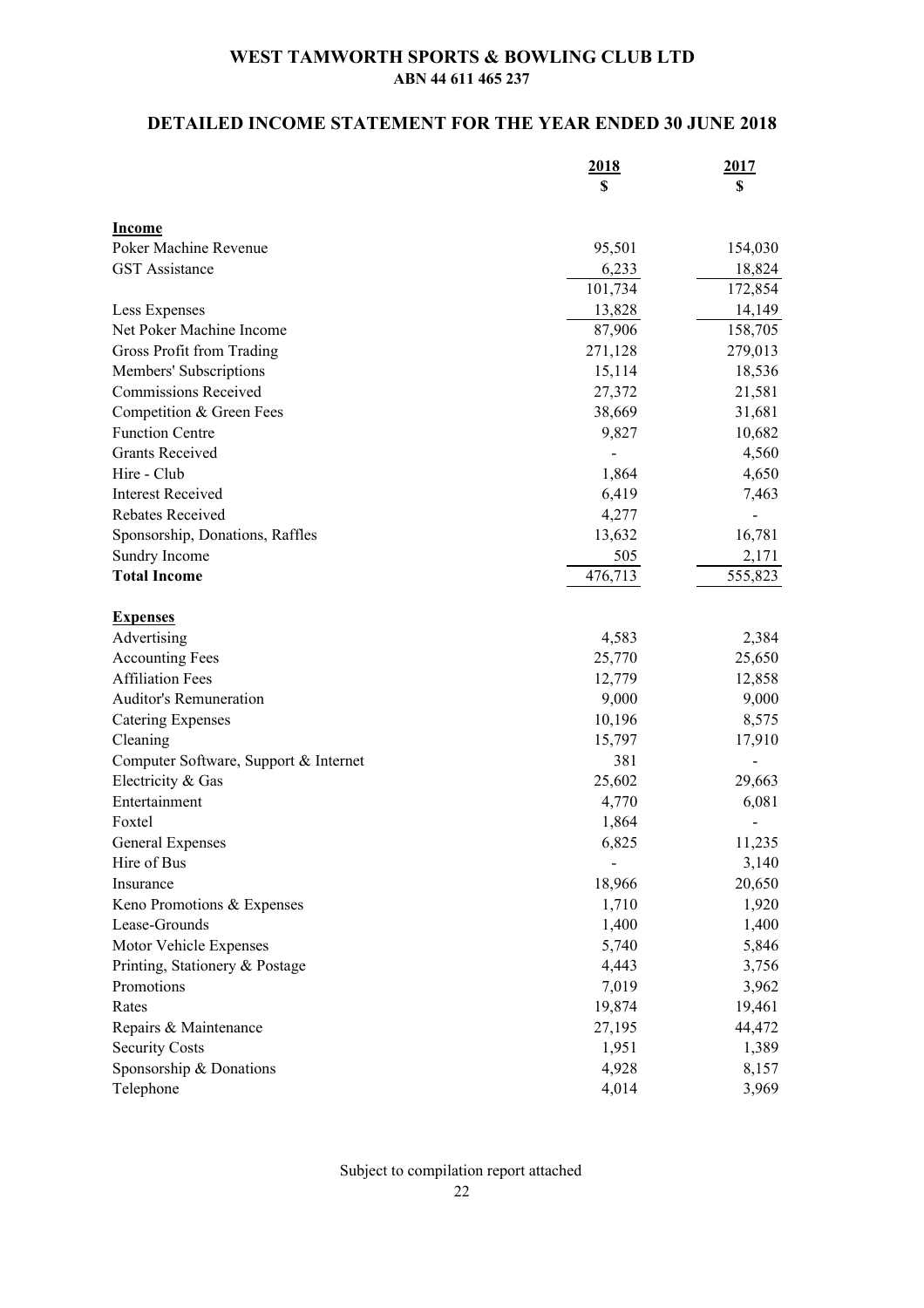## **DETAILED INCOME STATEMENT FOR THE YEAR ENDED 30 JUNE 2018**

|                                                                 | 2018     | <u>2017</u> |
|-----------------------------------------------------------------|----------|-------------|
|                                                                 | \$       | \$          |
| Trophies                                                        | 11,408   | 11,311      |
| Uniforms                                                        | 486      | 133         |
| Wages - Bar                                                     | 157,158  | 146,631     |
| - Greens                                                        | 54,510   | 53,916      |
| - Cleaning                                                      | 35,275   | 34,985      |
| - Administration                                                | 7,565    | 10,485      |
| Superannuation                                                  | 24,016   | 22,604      |
| <b>Water Charges</b>                                            | 13,247   | 10,906      |
| <b>Total Expenses</b>                                           | 518,472  | 532,449     |
| Profit(Loss) Before Provisions, Depreciation and Abnormal Items | (41,759) | 23,374      |
| Refund of Council Rates                                         | 92,337   |             |
| Profit on Sale of Assets                                        | 14,712   |             |
| <b>Employee Leave Provision</b>                                 | (6,590)  | (5,120)     |
| Depreciation                                                    | (42,093) | (44, 680)   |
| <b>Net Profit(Loss) for Year</b>                                | 16,607   | (26, 426)   |